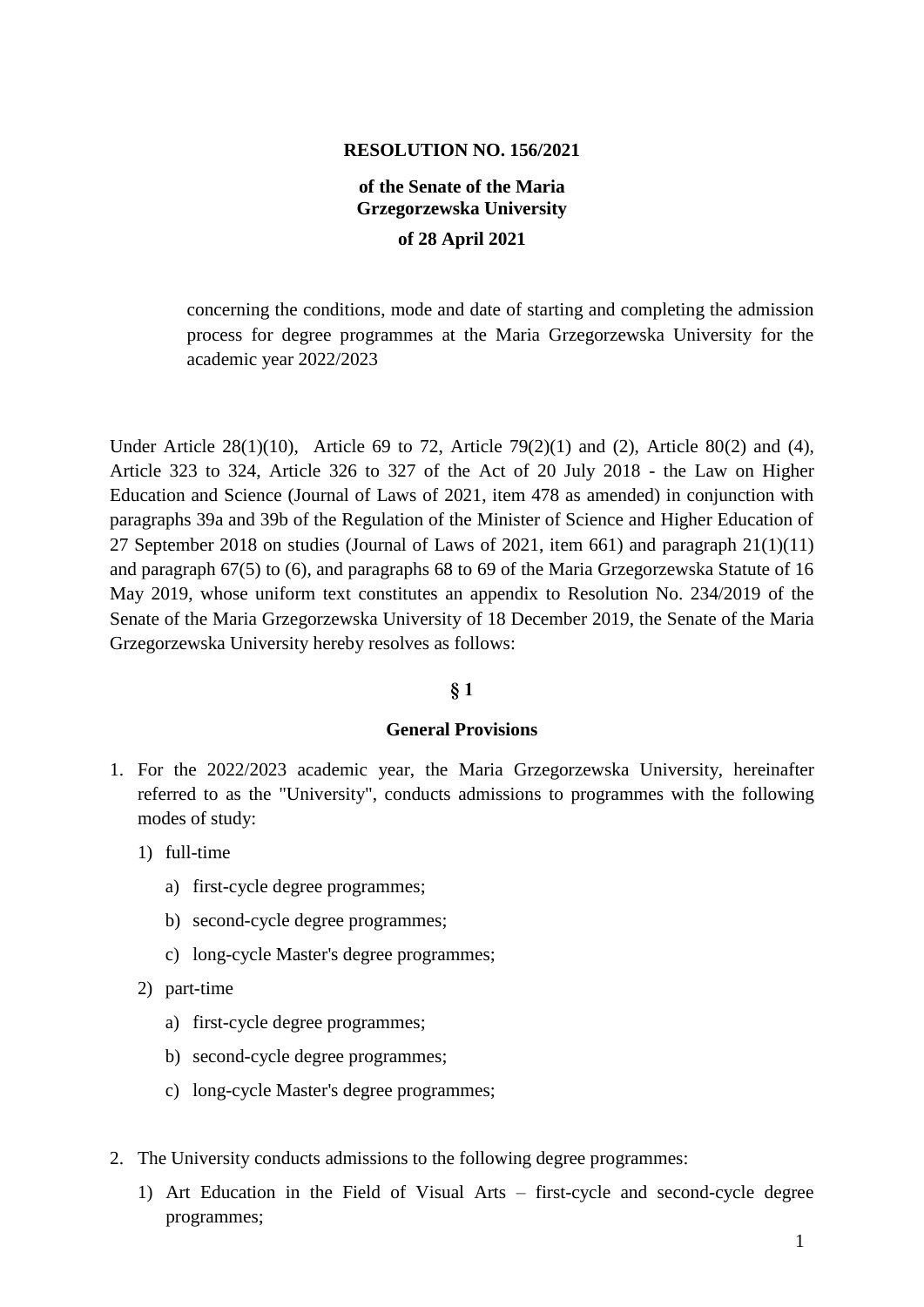- 2) Pedagogy of Ability and Computer Science first-cycle degree programme
- 3) Interdisciplinary Studies of Childhood and Children's Rights second-cycle degree programme;
- 4) Speech and Language Pathology first cycle and second-cycle degree programmes;
- 5) Pedagogy first-cycle and second-cycle degree programmes;
- 6) Preschool and Early Childhood Education long-cycle Master's degree programme;
- 7) Special Education long-cycle Master's degree programme;
- 8) Social Work practical profile first-cycle degree programme;
- 9) Psychology long-cycle Master's degree programme;
- 10) Sociology first-cycle and second-cycle degree programmes.
- 3. The University conducts admissions to second-cycle degree programmes in pedagogy directly to specialisations, wherein the educational offer includes the following types of specialisations:
	- 1) specialisations that are not a continuation of studies within a degree programme or specialisations in first-cycle degree programmes but require training in teaching and the achievement of relevant learning outcomes;
	- 2) specialisations that are not a continuation of studies within a degree programme or specialisations in first-cycle degree programmes and don't require training in teaching.

In the case of admissions to other second-cycle programmes, the admission process takes place for a programme, and the selection of specialisations (if such is provided for in the curriculum) takes place during the course of these programmes. Requirements regarding a first-cycle (or equivalent) graduation diploma, qualifications and learning outcomes are set out in paragraph 13(2) to (9) of this Resolution.

- 4. A detailed educational offer with a list of specialisations in first-cycle degree programmes is attached as Appendix 1.
- 5. In principle, admissions for the academic year 2022/2023 take place from June to September 2022 – the so-called July admissions and in September 2023 - the so-called September admissions, provided that places are still available. Detailed July and September admission schedules are provided in Annexes 2 and 3. Changes in the aforementioned schedules and schedules for additional admission rounds in July and September for particular fields of study or fields of study and specialisations for which the admission limit has not been reached are determined by the admission committee in consultation with the Vice-Rector for Didactics. The announcement regarding the launch of an additional admission round is posted on the University's website in the news of the admission subpage.
- 6. The University may launch a supplementary admission round for first-cycle degree programmes and long-cycle Master's programmes for the academic year 2022/2023 for persons whose results in the secondary-school leaving examination in a given subject or subjects were increased as a result of the verification of the sum of points or the appeal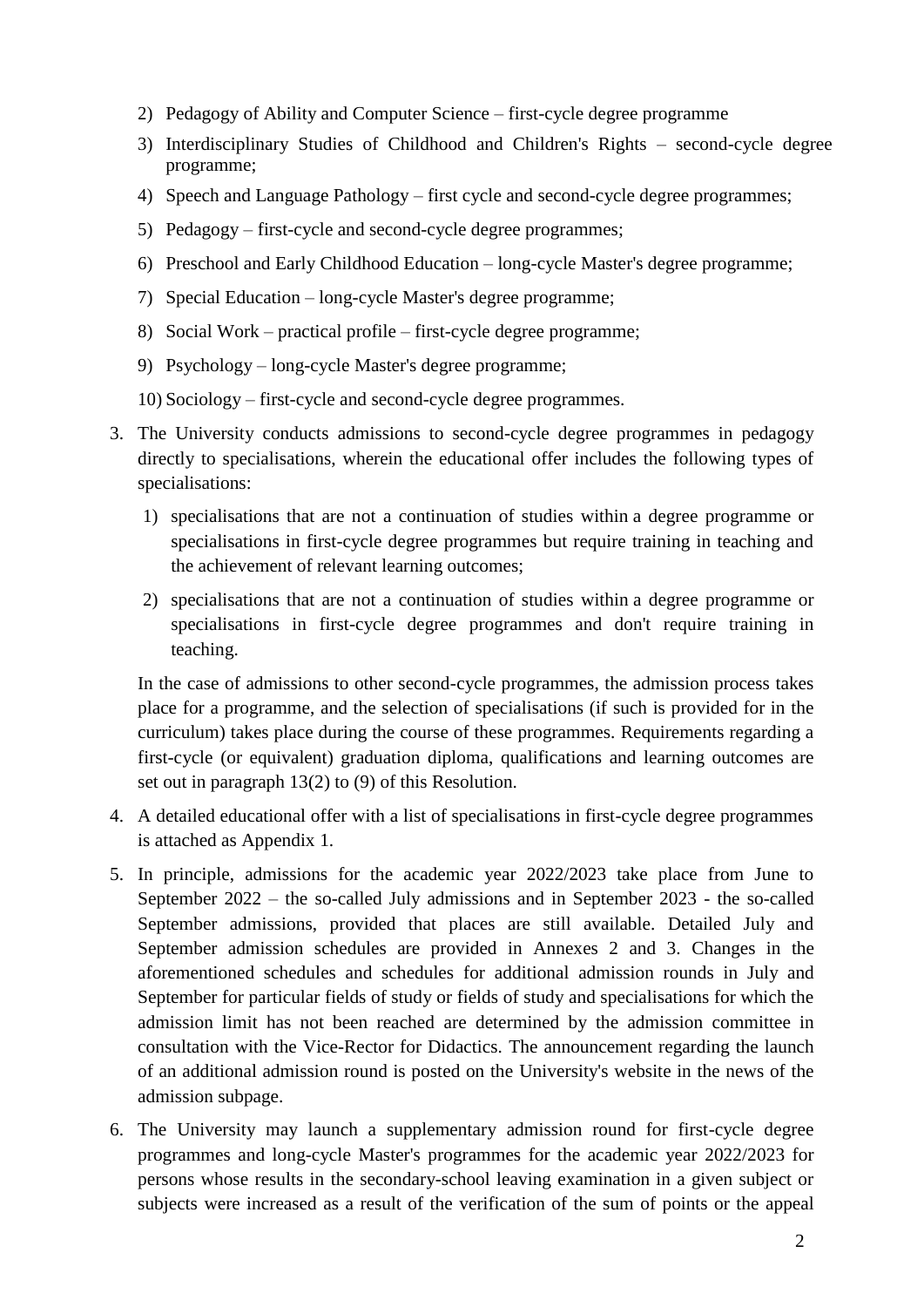referred to in Article 44zzz of the Act of 7 September 1991 on the education system (Journal of Laws of 2020, item 1327, as amended).

- 7. In justified cases, the University may announce an additional admission round for studies starting in the summer semester 2022/2023 on the terms set forth in this Resolution.
- 8. The University may announce an additional admission round during the academic year 2022/2023 also when the additional admission round is related to the implementation of programmes financed by the European Union or other sources. In this case, the admission rules take into account the requirements specified in terms of the contract.
- 9. It is not allowed to undertake studies in the same field of study for the second time within the same level of study, regardless of the mode of the studies and specialisations that one wants to pursue. It applies to students or graduates of a given field of study, at a given level of study and persons who wish to undertake studies at the same level of study in the same field within full-time and part-time studies at the same time.
- 10. The number of places in particular fields of study and modes of study is determined in Appendix 4. At the reasoned request of the admission committee, the Rector may allow the admission of a greater number of candidates than the number of places provided for in a given field of study or a given field and specialisation.
- 11. Candidates with disabilities holding
	- 1) a certificate of disability degree issued by a district or municipal disability evaluation board
	- 2) a certificate of incapacity for work issued by a certifying doctor or the Social Insurance Institution (ZUS) medical board

are subject to the standard admission procedure under conditions that promote appropriate equalising opportunities. These conditions are provided for by the admission committee.

- 12. Laureates or finalists of central level knowledge competitions (Olympiads) that are specified in the communique of the Minister of National Education and Science on the list of competitions carried out in the subjects included in the primary or secondary education examination in a given school year and entitle to admit laureates and finalists of these competitions to schools referred to both in Article 132 of the Act on Education Law, and the communique of the Minister of National Education and Science on the list of subject knowledge competitions related to a chosen subject or a field of knowledge are admitted to studies on the terms laid out in a separate resolution of the Senate.
- 13. Candidates who participated in the qualification procedure in previous years, but were refused admission or did not undertake studies, are subject to the standard admission procedure.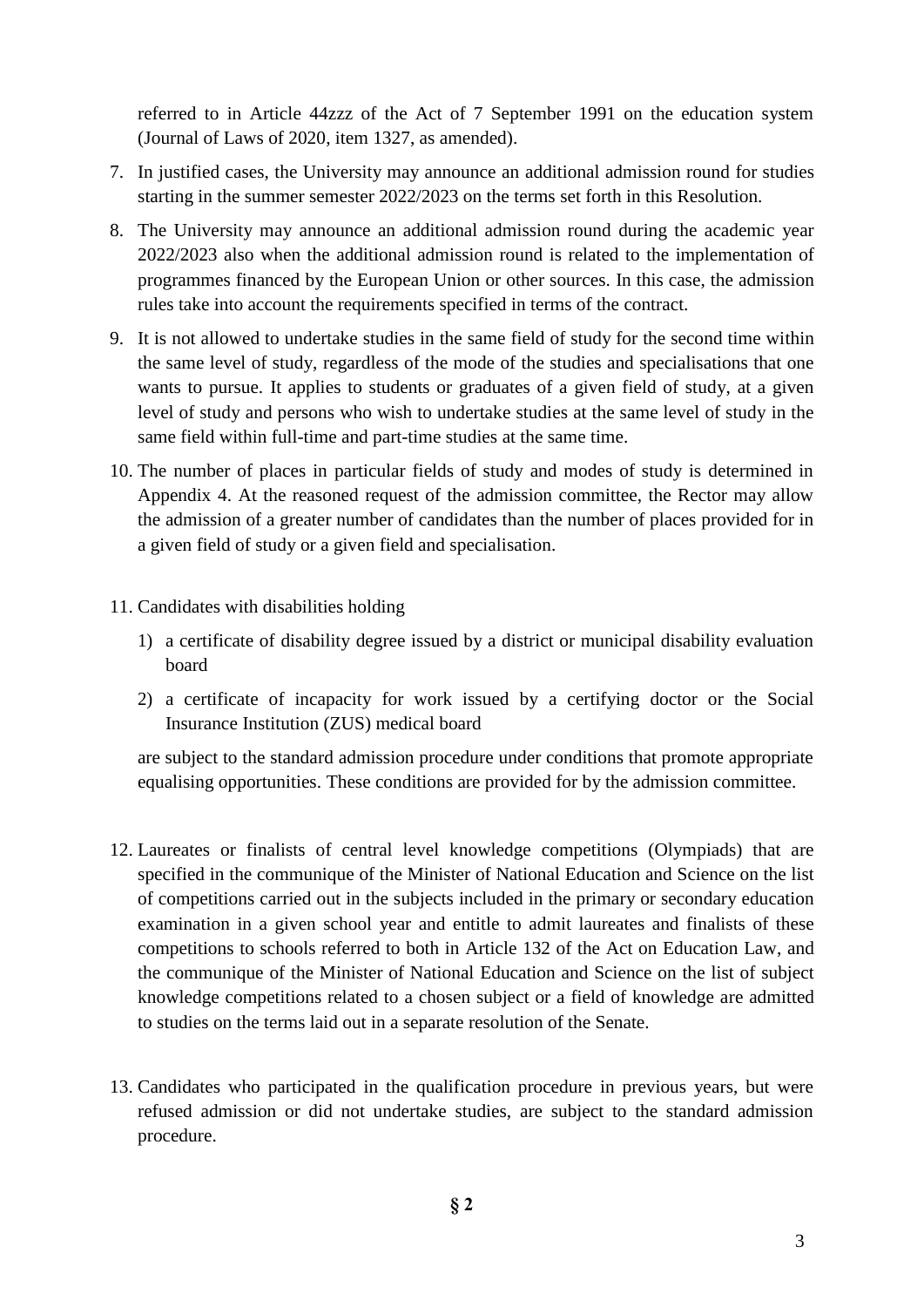- 1. The admission committee conducts the admission process for first-cycle, second-cycle and long-cycle Master's degree programmes. The Rector appoints the chairperson, secretary and members of the admission committee. In addition, the admission committee includes a representative of the student council. The chairperson of the admission committee is an academic teacher holding at least the academic degree of PhD*.*
- 2. Entrance exam in the form of:
	- qualifying interview for first and second-cycle degree programmes in speech and language therapy,
	- qualifying interview for first and second-cycle degree programmes in interdisciplinary studies of childhood and children's rights,
	- verification of artistic talents of candidates for art education in the field of visual arts, a first-cycle degree programme,

is organised and conducted by subject examination committees. The chairpersons and the composition of the examination committees are appointed by the Rector from among the specialists – University employees, after consulting the Institute's Director responsible for a given specialisation or a field of study.

- 3. Entrance exams may be administered through distance communication methods and techniques, including infrastructure and software that ensure synchronous interaction between the candidate and the subject examination committee, particularly with the help of the Microsoft TEAMS application.
- 4. On the day of the entrance examination, the candidate shall present the subject examination committee with an identity document (ID card or passport) and a confirmation of payment of the application fee (it applies to cases where the application fee is not recorded in the Internet Candidate Registration System, hereinafter referred to as the IRK).
- 5. The IRK service is provided by a team consisting of the chairperson of the admission committee or a member of the committee appointed by the chairperson, the head of the Computer Applications Office or a person designated by him/her, and a person assigned for the duration of the admission process to perform the duties of the IRK system administrator. The team's tasks include:
	- 1) preparing and launching online registration in the IRK on the set dates and modes, as well as administering the online registration software;
	- 2) launching an online prospectus on the admission process at the University;
	- 3) ensuring the operation of software used to conduct the admission process in the IRK.
- 6. The IT and Media Department at the University is obliged to:
	- 1) ensure the operation of computer and office equipment used for the smooth functioning of the admission process;
	- 2) ensure constant cooperation with persons conducting the admission process regarding IT and media services.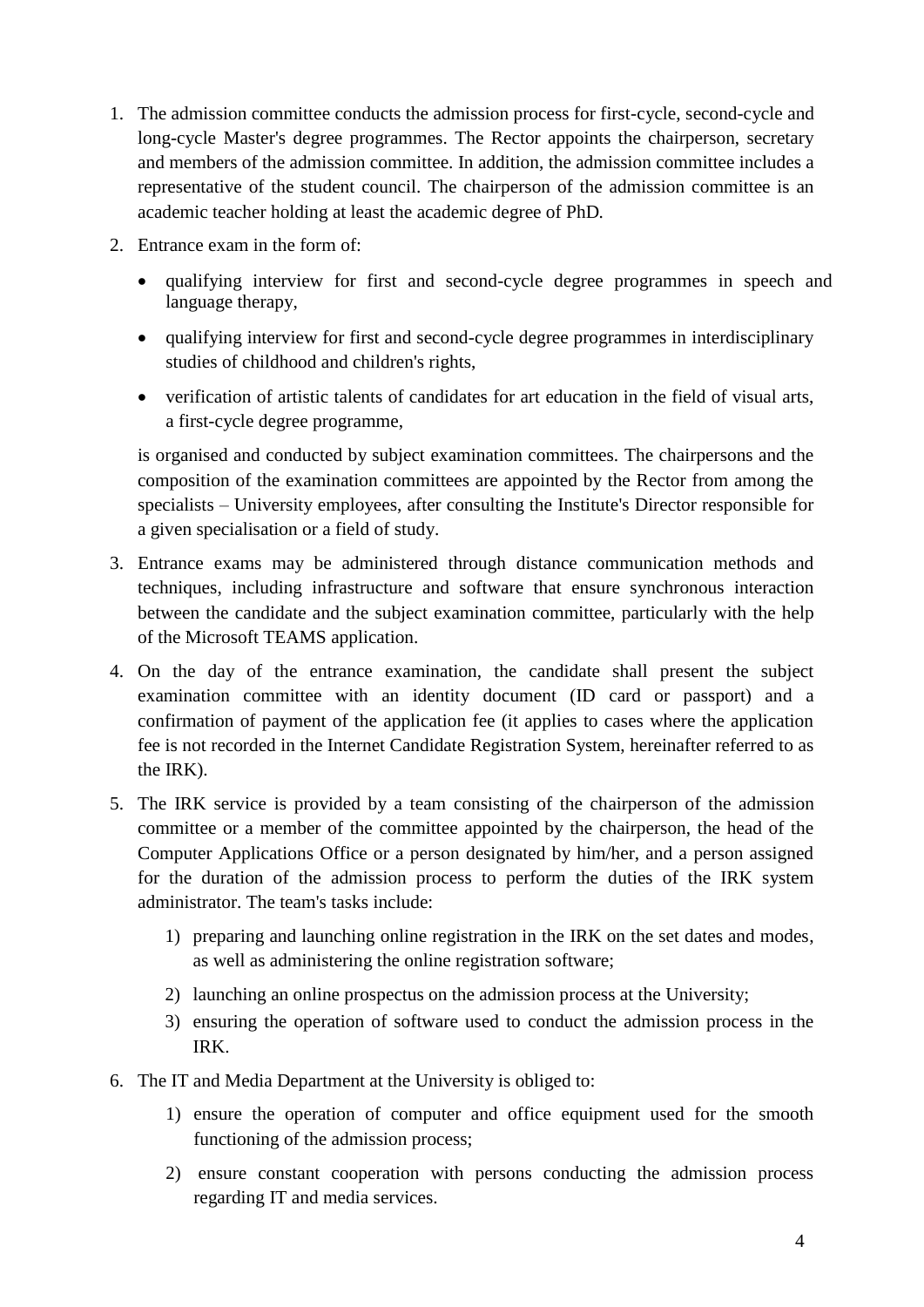- 7. The administration department is responsible for preparing rooms for the purposes of conducting admission processes and for ensuring proper and timely cooperation with the persons conducting these processes.
- 8. Rector's Plenipotentiary for Persons with Disabilities advises candidates with disabilities on the offer of support available to them during their studies at the University and cooperates with the admission committee to provide persons with disabilities with appropriate conditions during entrance examinations and assistance in registration in the IRK system.
- 9. The Data Protection Inspector trains members of the admission committee, members of the subject examination teams, members of the appeals team, University employees and other persons employed on the basis of civil-law contracts assigned to the protection of personal data for the duration of admission processes.
- 10. The IRK System Administrator trains members of the admission committee, members of the subject examination teams, members of the appeals team, University employees and other persons employed on the basis of civil-law contracts assigned to the operation of the IRK system for the duration of admission processes. The tasks of the IRK System Administrator also include ensuring the efficient functioning of the IRK system (such as updating information on candidates' application fees) and accommodating candidates with technical assistance in using the IRK system.

## **§ 3**

### **Admission Committee**

- 1. The admission committee oversees the admission process, including:
	- 1) supervising the observance of the terms and procedure of admission to studies at the University set out in this Resolution;
	- 2) setting deadlines for completing tasks at various stages of the admission procedure.
- 2. The chairperson of the admission committee has the right to interpret the provisions set out in this Resolution.
- 3. For the duration of the qualification procedure, the chairperson is obliged to convene committee meetings systematically to ensure its effective operation. The admission committee settles all matters on an ongoing basis. Meetings of the committee may be held remotely using distance communication, including IT infrastructure, particularly the Microsoft TEAMS application. The chairperson sets the dates of committee meetings.
- 4. Members of the admission committee are obliged to participate in committee meetings and perform assigned tasks.
- 5. Meetings and decisions of the admission committee are recorded.
- 6. The decisions of the admission committee are taken by a majority of votes in the presence of at least half of its members, including the chairperson of the committee and the secretary.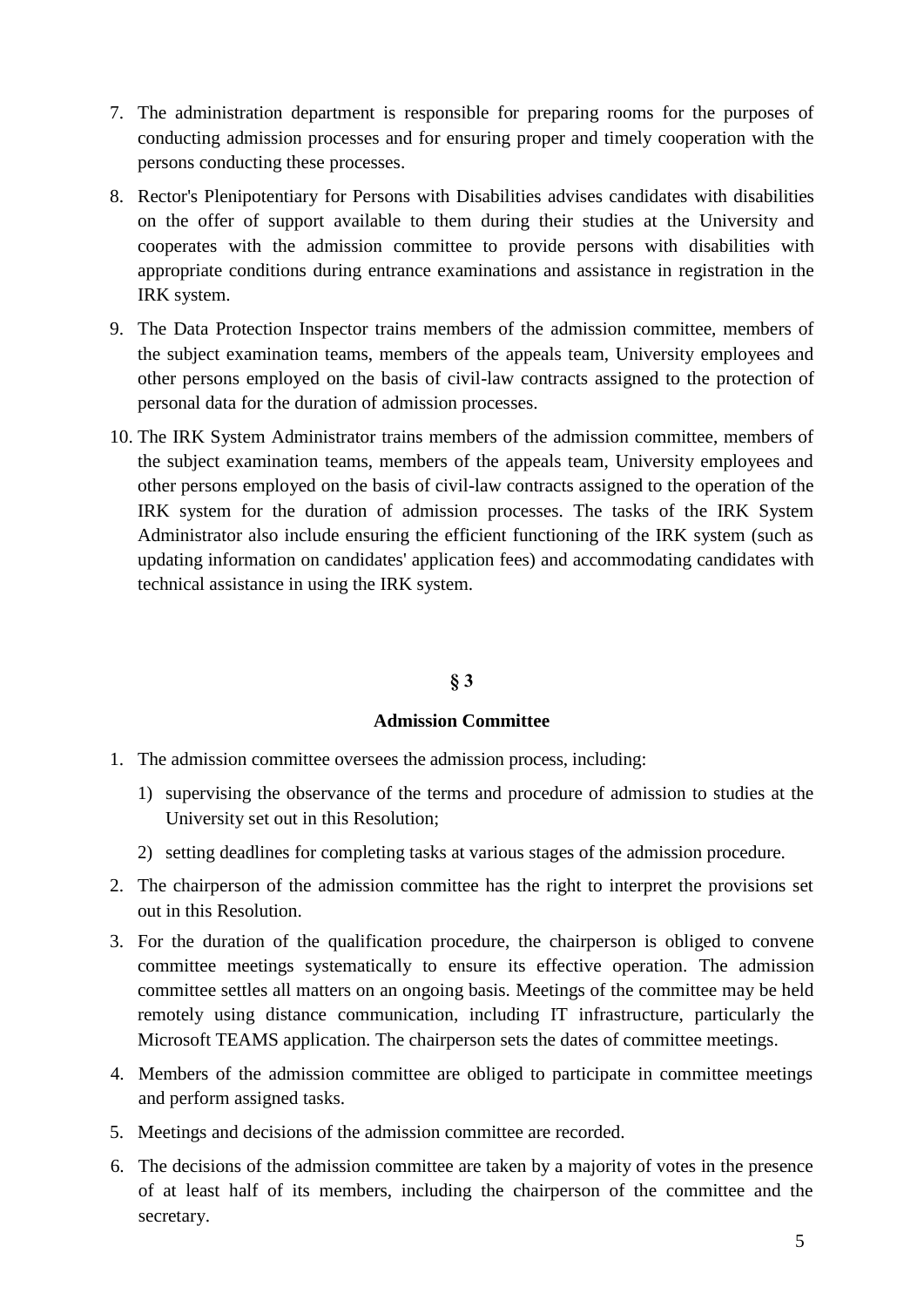- 7. The secretary of the admission commission keeps the minutes of the admission committee meetings, including summary minutes, of the admission processes carried out for individual fields of study, which, once the admission processes are completed, are included in the recruitment report.
- 8. Members of the admission committee have the right to submit remarks and requests to the chairperson regarding the course of the admission process.
- 9. The tasks of the admission committee also include:
	- 1) supervision and technical support in the photo approval process for the Electronic Student Card (hereinafter referred to as ELS) in the IRK system;
	- 2) making a decision on admitting candidates to the qualification procedure, as well as notifying them of the time and place of the entrance exams;
	- 3) after completing the entrance exams, verifying the accuracy of the data entered into the IRK system, and in particular the number of points awarded during the admission process;
	- 4) announcement of the results in the entrance exams immediately after receiving the examination report from the subject examination committees by posting them on the candidate's individual account in the IRK;
	- 5) calculating the qualification points in accordance with the rules set out in this Resolution;
	- 6) preparing ranking lists separate for particular fields of study or fields of study and specialisations;
	- 7) making decisions on admission and non-admission to studies, drawing up a list of persons admitted to studies and a list of persons not admitted to studies within the limit of places assigned to a given field of study or a given field of study and specialisation;
	- 8) supervision and technical support in the electronic completion of documents from candidates qualified for admission to studies;
	- 9) preparation of an entry confirmed with an individually issued information on entering the candidate on the list of students for a given field of study or for a given field of study and specialisation on the basis of documents submitted by candidates qualified for admission to studies;
	- 10) preparing and submitting to the Rector lists of foreigners admitted to studies, along with the information about the rules of studies at the University, as well as lists of foreigners not admitted to studies, on the basis of which the Rector issues relevant administrative decisions;
	- 11) issuing in the form of an electronic document, downloadable from the IRK system, certificates informing about enrolment or administrative decisions refusing admission to studies in a given field of study or in a given field of study and specialisation (excluding foreigners); certificates and decisions are signed electronically by the chairperson of the admission committee;
	- 12) issuing and sending administrative decisions signed by the chairperson of the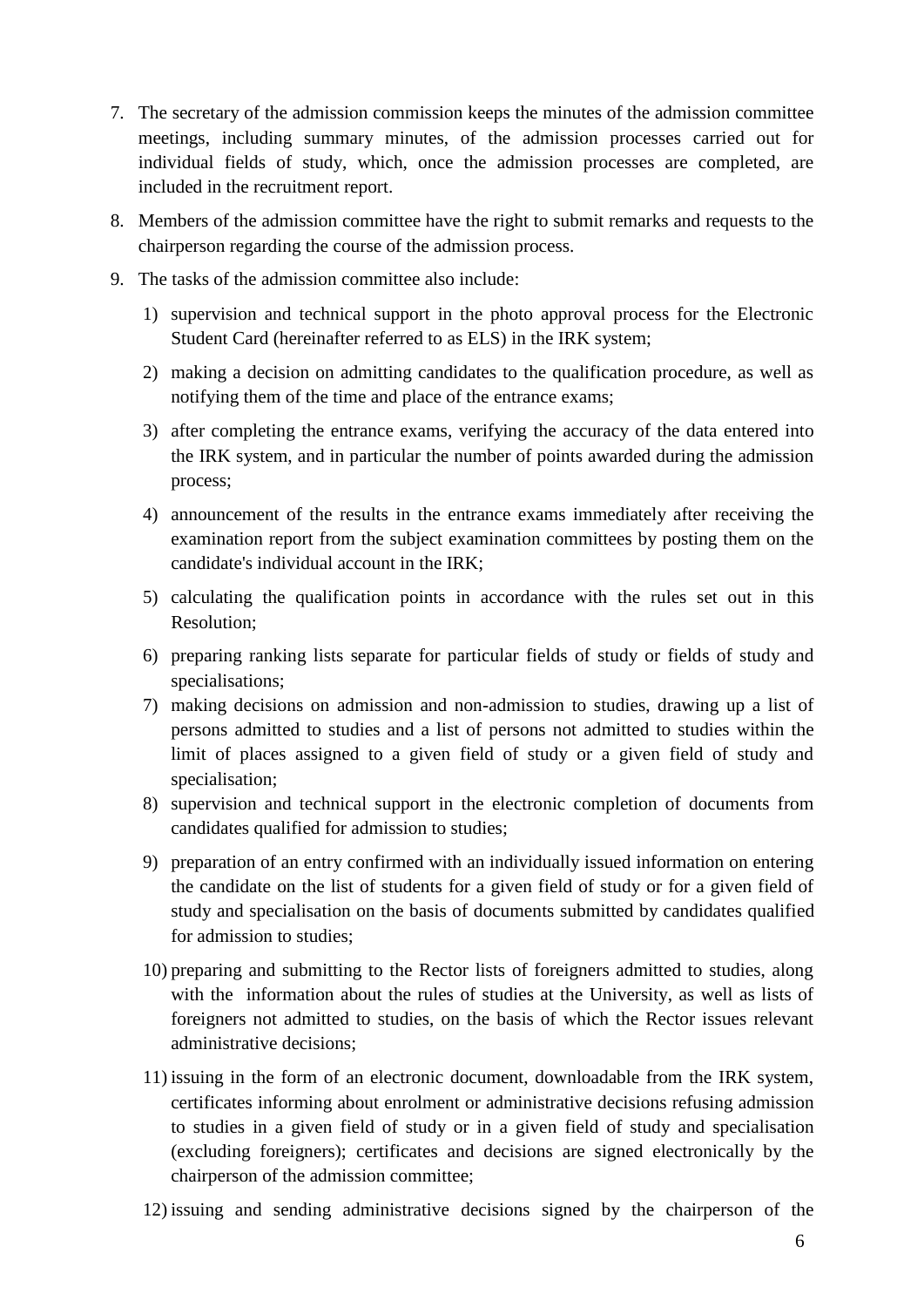admission committee refusing admission to studies in a given field of study or in a given field of study and specialisation (excluding foreigners);

- 13) preparing reports on the course of the admission process;
- 14) preparing in cooperation with the appeals team a statistical report on the admission results and sending it in electronic form to the Minister for Science and Higher Education, as well as a report on the admission process, which is presented at the Senate meeting and transferred to the University archives;
- 15) keeping for a period of six months after the completion of the admission process the documents of persons not admitted to studies, including persons who resigned from studies after submitting a written declaration before the entry on the list of students for a given academic year, and in the case of persons who initiated the procedure referred to in paragraph 8(1) after its completion and disposing of the aforementioned documentation after the deadline;
- 10. The duties of the members of the admission committee include:
	- 1) appropriate technical and organisational preparation of the admission process for programmes in a given field of study including:
		- a) processing of data entered into the IRK system;
		- b) telephone or e-mail contact with the candidate in cases where it is required;
		- c) regular modification and preparation of data on the admission process in electronic form;
		- d) informing candidates about the dates of each stage of the admission process through relevant messages posted in the IRK system;
	- 2) conducting the qualification process of candidates.
- 11. Activities related to informing candidates for studies as well as administrative and organisational assistance during the admission process are entrusted to persons on the basis of civil-law contracts. In this case, the chairperson of the admission committee shall supervise the performance of their tasks. The aforementioned tasks include
	- 1) providing information about admissions, various stages of the admission process, admission schedule, application and tuition fees, etc.
	- 2) providing candidates with assistance in using online registration;
	- 3) approval of photographs for ELS in the IRK system;
	- 4) assistance in administrative activities related to the organisation and the course of admission processes.
- 12. Activities related to the preparation of the documents referred to in paragraph 11(1) included in the student's personal file may be entrusted to University employees other than the admission committee members and particularly to the employees of the Division of the Vice-Rector for Didactics. Decisions in this regard are made by the Vice-Rector for Didactics in consultation with the heads of the units where persons designated for these activities are employed. In this case, the performance of their tasks is supervised by a University employee appointed by the Vice-Rector for Didactics. Technical support in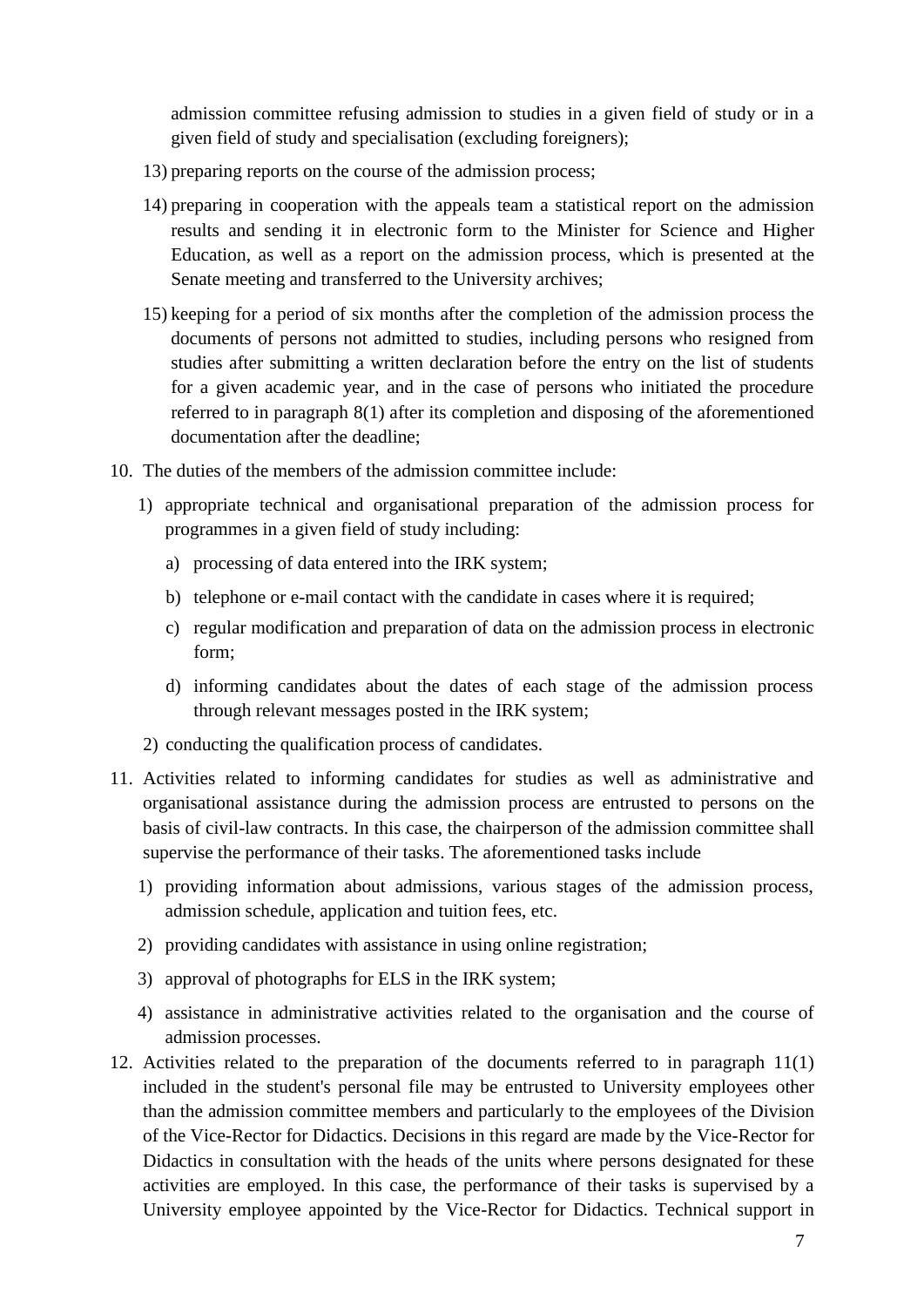this respect is required of the admission committee and the Student Affairs Office, hereinafter referred to as BSS. The aforementioned tasks include:

1) printing documents or collecting them from candidates;

2) all documents submitted by candidates entitling them to undertake studies in a given field, level and mode of study must be certified as true copies of the originals;

3) transferring documents of the candidates admitted to the first year of studies in a given field of study or a field of study and specialisation to BSS.

- 13. Administrative activities related to the mailing of the decision to refuse admission to studies (including printing the decision, envelope stuffing, addressing and preparation of mailing lists) may be entrusted to persons on the basis of civil-law contracts. In this case, the chairperson or another member of the admission committee shall supervise the performance of these tasks.
- 14. The admission committee is obliged to properly keep the documentation of the admission process, and in particular to observe procedures regarding:
	- 1) preparing lists of persons qualified for admission to studies;
	- 2) preparing lists of persons enrolled in a given field of study or field of study and specialisation from among candidates qualified for admission to studies who submitted a set of documents within the prescribed period; the chairperson of the admission committee signs the list of students enrolled in a given field of study or a given field of study and specialisation;
	- 3) issuing administrative decisions to refuse admission to studies and preparing a list of persons who received such decisions;
	- 4) preparing summary minutes of the admission procedure signed by the admission committee members; all deletions and changes in the documents drawn up by the committee shall be confirmed by the chairperson's signature.

## **§ 4**

## **Appeals Team**

- 1. The appeals team is appointed and authorised by the Rector to review appeals against decisions on the refusal of admission to studies made by the admission committee and to issue decisions on these matters.
- 2. The chairperson of the appeals team is the Vice-Rector for Didactics. The chairperson has the right to interpret the provisions set out in the rules of admission to studies.
- 3. Team members are required to participate in meetings convened by the chairperson, which may also be held remotely, using distance communication methods and techniques, including IT infrastructure, particularly the Microsoft TEAMS application, and to perform assigned tasks. The dates of committee meetings are set by the chairperson.
- 4. Meetings and decisions of the appeals committee are recorded in the minutes.
- 5. The decisions of the appeals committee shall be taken by a majority of votes in the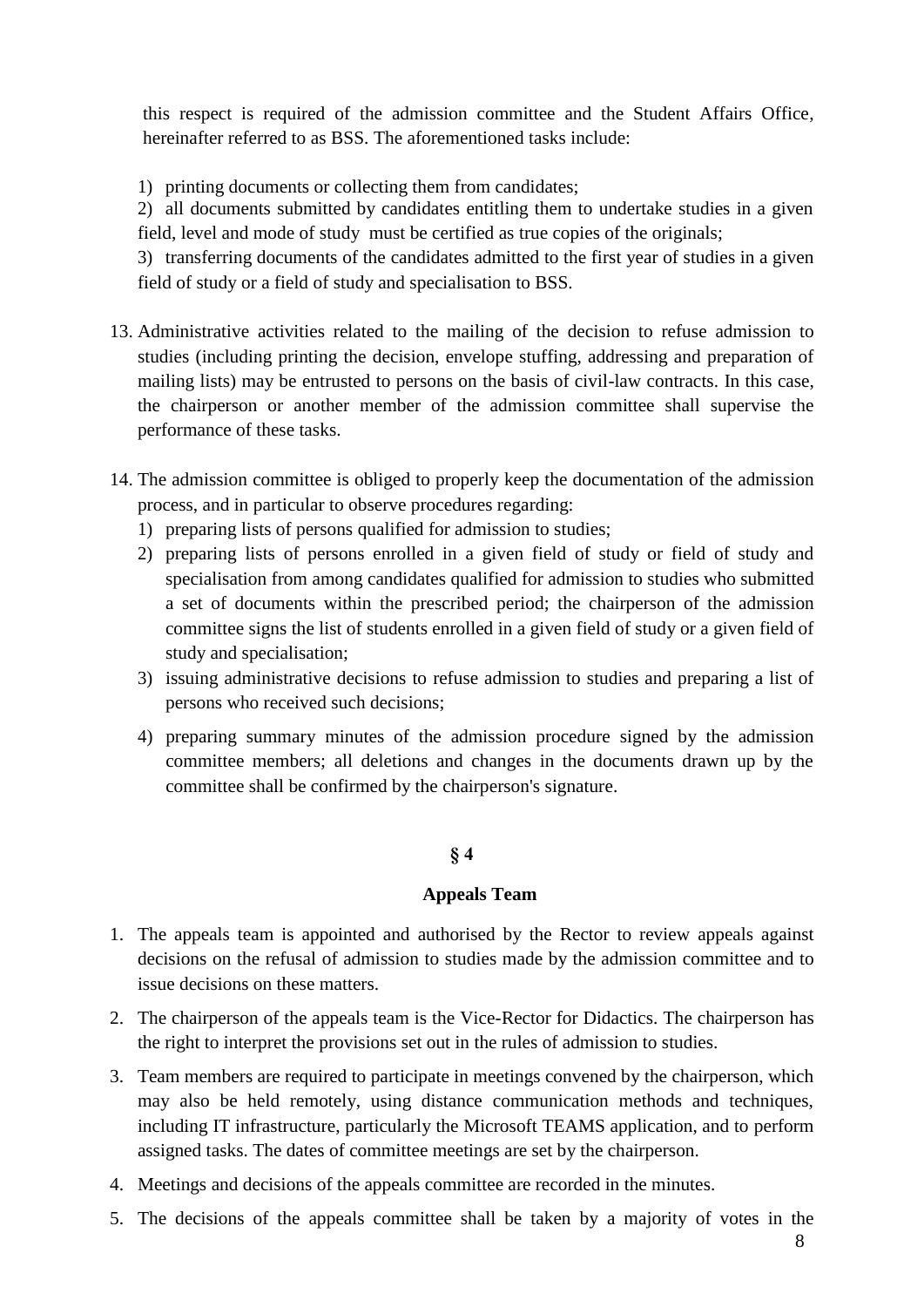presence of at least half of its members, including the chairperson and the secretary. The committee shall issue administrative decisions on behalf of the Rector based on relevant authorisation.

- 5a. The administrative decision issued by the team regarding the appeal is delivered to the candidate in writing in the form of a registered letter or via the Electronic Platform of Public Administration Services (ePUAP) (if the appeal was also submitted in this form). This decision is final.
- 6. The secretary of the appeals team stores the minutes of the admission committee meetings.
- 7. Team members have the right to submit remarks and requests to the chairperson regarding the course of the admission process.
- 8. The tasks of the appeals team also include:
	- 1) receiving from the admission committee documents of persons not admitted to studies;
	- 2) accepting the minutes of the admission procedure conducted by the admission committee;
	- 3) rewiewing appeals against decisions on the refusal of admission to studies issued by the admission committee;
	- 4) issuing administrative decisions on behalf of the Rector regarding appeals lodged by candidates;
	- 5) accepting documents from candidates on the basis of the revocation of the admission committee's decision;
	- 6) preparing a report on the team's work;
	- 7) cooperating with the admission committee on preparing a statistical report on the admission results and sending it in electronic form to the minister competent for science and higher education and a report on the admission process, which is presented at the Senate meeting and transferred to the University archives.

### **§ 5**

### **Subject examination teams**

- 1. Subject examination teams, hereinafter referred to as examination teams, are appointed by the Rector to organise and conduct entrance examinations for candidates for studies.
- 2. Examination teams evaluate the results in entrance exams in accordance with the rules set out in this Resolution.
- 3. After the completion of entrance exams, an examination team shall submit the candidates' results in the form of a signed examination report to the admission committee.
- 4. The chairperson of the admission committee is responsible for the accuracy of the data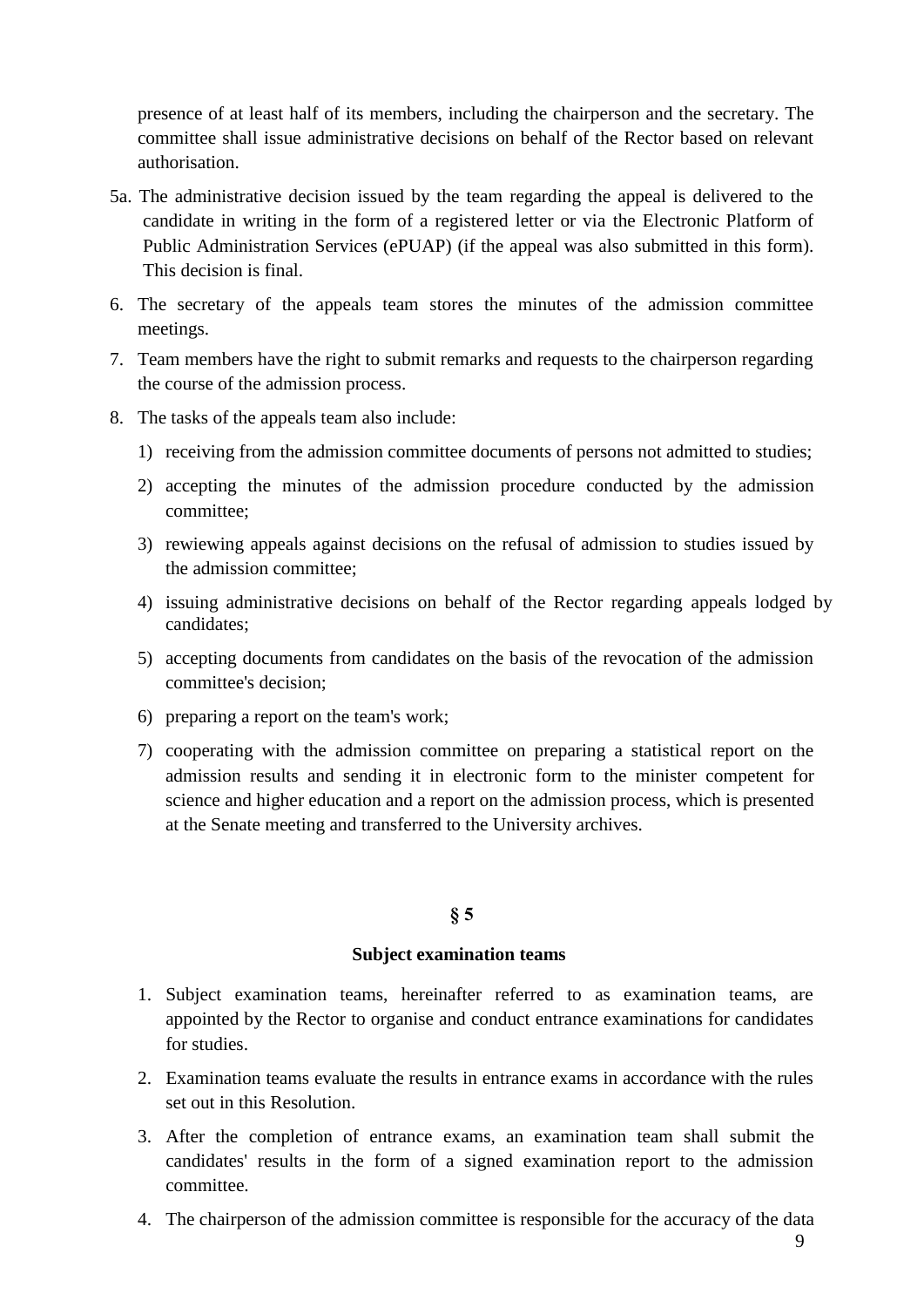on entrance exams results from the examination team's report entered into the IRK system.

- 5. The candidate shall submit justified objections to the entrance exams results to the chairperson of the admission committee no later than the day following the announcement of the examination results.
- 6. Entrance exams are conducted on the dates and times specified in the admission schedule.

### **§ 6**

## **Matriculation and setting up personal record files**

- 1. The tasks of the Student Affairs Office include:
	- 1) accepting documents from the candidates admitted to studies through the admission process;
	- 2) entering candidates' data referred to in point 1 into the University Study System (data transfer from the IRK system to USOS);
	- 3) assigning the index number and creating the student's personal record file;
	- 4) order for the release of the ELS.

## **§ 7**

## **Entry on the list of students and a decision refusing admission to studies**

- 1. Entry on the list of students is made after the candidate provides the documents referred to in paragraph 11(1), and in the case of foreign candidates, also the documents referred to in paragraph 14(4). In the case of remote procedure for submitting documents through the electronic form for sending documents signed with the candidate's trusted profile, the entry on the list of students is made after the candidate provides original documents confirming education within the time limit set by the Vice-Rector for Didactics to certify the documents as being true copies of the original. Candidates who have attached a notarised digital file with certified true scanned copies of documents confirming their education are exempt from the obligation to provide original documents.
- 2. Foreigners entered on the list of students receive an administrative decision issued by the Rector.
- 3. The admission committee informs the candidates about the entry on the list of students in electronic form via the IRK system.
- 4. The admission committee issues the decision to refuse admission to studies in the form of an administrative decision. In the case of foreigners, such a decision is issued by the Rector.
- 5. The admission committee submits the lists of persons not admitted to studies to the appeals team.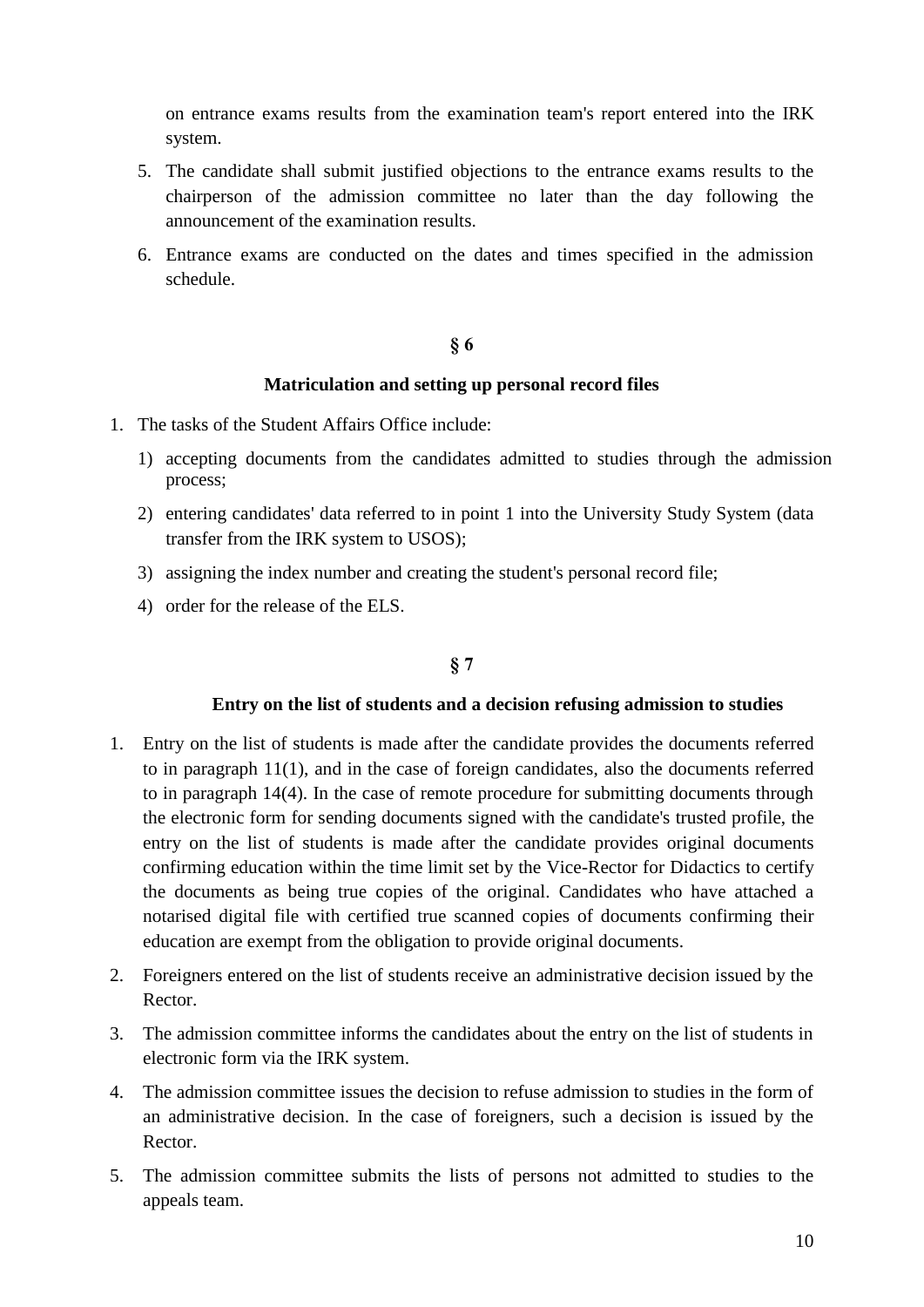### **§ 8**

#### **Appeals process**

- 1. The candidate may appeal against the negative decision of the admission committee to the Rector within fourteen days from the date of the delivery of the decision by the admission committee.
- 2. On behalf of the Rector, the appeals team initiates an appeal process at the request of a person concerned, lodged not later than within fourteen days from the date of the delivery of the decision.
- 3. An appeal against the admission committee's decision shall be lodged by the candidate on a scheduled date in the Maria Grzegorzewska University Mailroom in person, by postal service or an electronic inbox (ePUAP).
- 4. The appeals team considers appeals against the admission committee's decision in a public meeting.
- 5. After reviewing the appeal, the second instance administrative decision issued on behalf of the Rector by the appeals committee shall be delivered to the candidate in person or by registered mail. The decision is final.
- 6. If the first instance decision of the admission committee is revoked and the candidate is admitted to studies, the appeals team sends a copy of this decision along with the candidate's documents to BSS (Office for Student Affairs).

### **§ 9**

## **Resignation of the candidate from participating in the admission process and the resignation of the person admitted to studies before the beginning of the academic year**

- 1. Each candidate participating in the admission process has the right to resign from participating in this process, and each person admitted to studies at the University has the right to resign from studies. The University does not refund the admission fees and the fees for the release of the ELS.
- 2. The candidate's resignation from participation in the admission process and resignation from undertaking studies by the person admitted to the University shall be submitted by the candidate in the form of a written declaration. In the case of resignation from participation in the admission process, a written declaration shall be submitted to the admission committee through the University Office. In the case of resignation from studies, it shall be submitted to BSS through the University Office. The aforementioned declarations may be delivered by registered letter with acknowledgement of receipt or through the electronic inbox (ePUAP).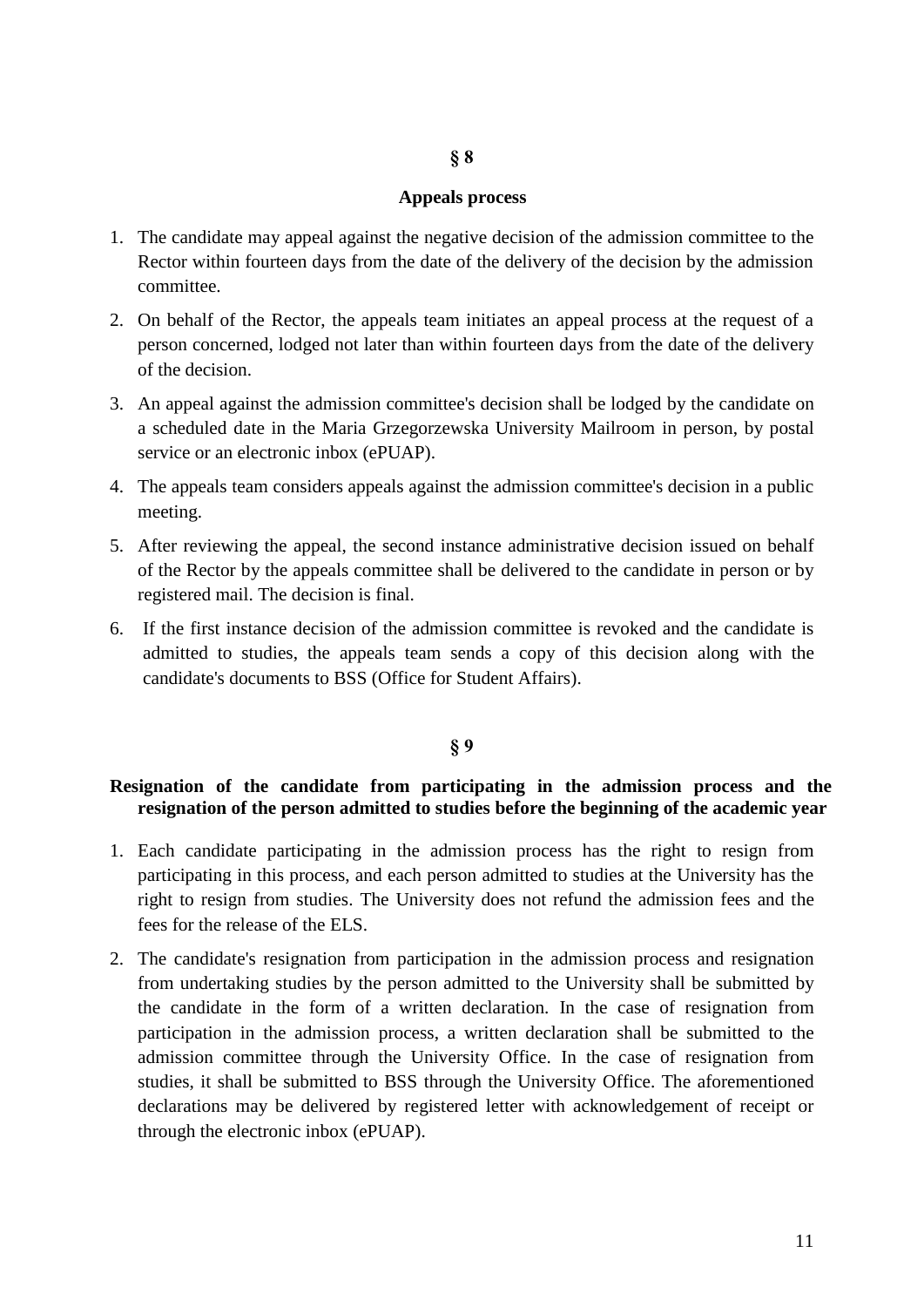## **Admission process for first-cycle, second-cycle and long-cycle Master's degree programmes**

- 1. A necessary condition for the candidate to take part in the admission process for a given field of study is
	- a. registering in the IRK system, entering all data required by the IRK system and enrolling in selected fields of study, subject to the provisions of paragraph 2;
	- b. paying the admission fee to an individual bank account number generated on the candidate's individual account in the IRK system in the amount depending on the number of enrolments in the field of study. The amount of the application fee is determined by the Rector by means of an appropriate ordinance. The admission fee is considered to be paid when it is recorded on the candidate's individual account in the IRK system.
- 2. The enrolment procedure for the candidate for first-cycle, second-cycle and long-cycle Master's degree programmes includes:
	- a. creating an individual admission account in the IRK system;
	- b. completion of data in the "Personal forms" tab on the candidate's individual account in the IRK system;
	- c. uploading one colour photograph in digital form to the IRK system compliant with the requirements for issuing ID cards and passports in the format required by the IRK system. The photograph will be used to generate an application for admission to studies and an application for an Electronic Student ID Card. Photographs in the IRK system are accepted by members of the admission committee or University employees delegated to perform this activity (including persons working under civil-law contracts). Once accepted, the photo cannot be changed;
	- d. selection of written secondary-school leaving exams (the so-called new matura) and assessment of their level or a selection of written and oral secondary-school leaving exams (the so-called old matura) serving as the basis for qualification for studies or providing the admission committee with information on the results entered on a secondary-school leaving certificate obtained abroad (regarding admissions for first-cycle and long-cycle Master's degree programmes) or entering the final results of first-cycle studies, i.e. the weighted point average (grade on the diploma) and the grade point average or providing the admission committee with information about foreign diploma results (it applies to admissions for secondcycle degree programmes);
	- e. selection of a field of study, its profile, mode and level of study, and in the case of admissions to second-cycle degree programmes, also a selection of a specialisation, if it is provided for in this Resolution;
	- f. entering the results in the secondary-school leaving examination into the IRK system before the end of enrolment in a field of study chosen by the candidate in the case of candidates who did not consent to the transfer of the results in the secondary-school leaving examination to the National Matriculation Register;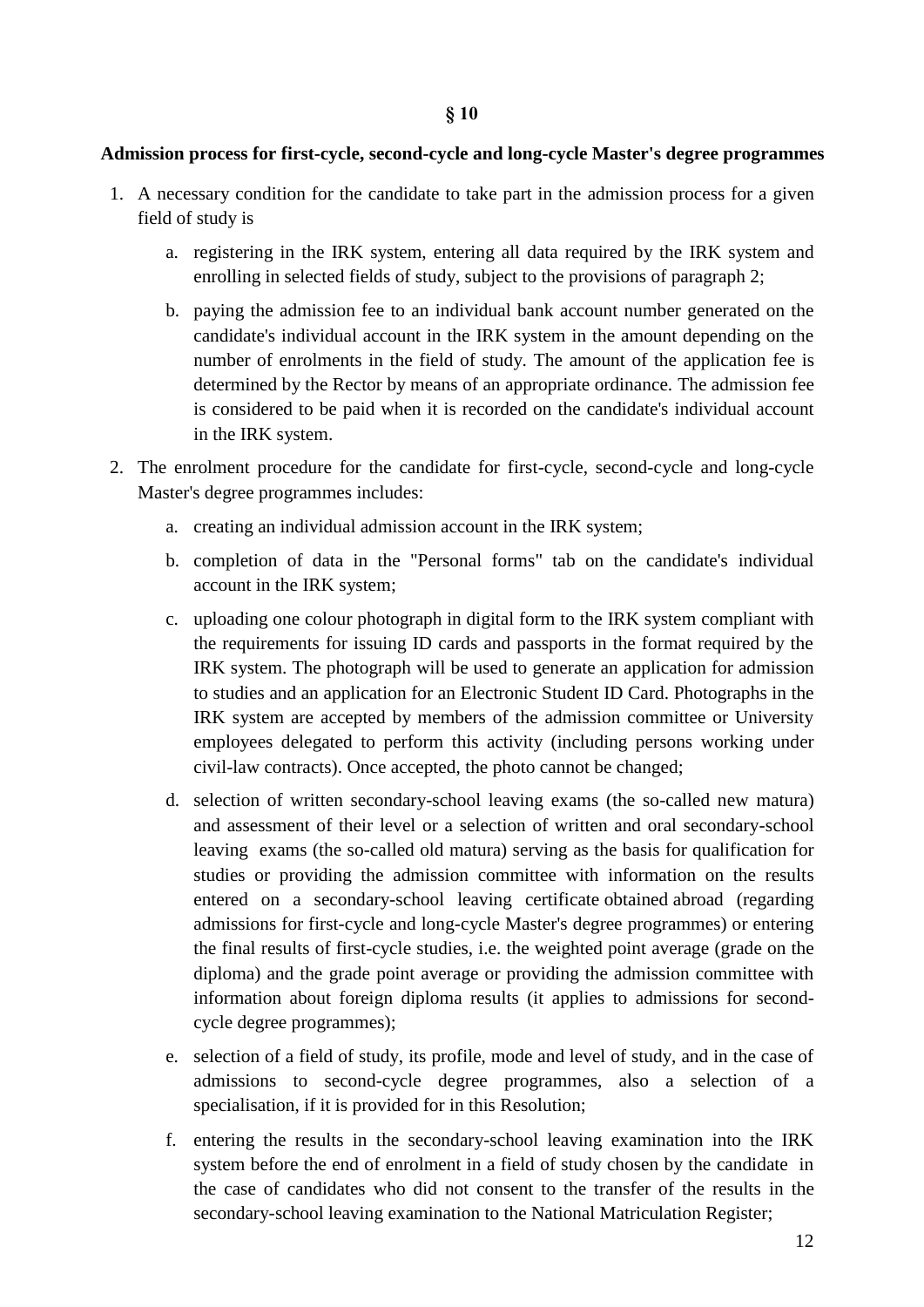- 3. The admission procedure for first-cycle, second-cycle and long-cycle Master's degree programmes consists of the following stages:
	- 1) qualification procedure;
	- 2) entry on the list of students and, in the case of foreign candidates, issuing an administrative decision on admission or non-admission to studies by the Rector.
- 4. The qualification procedure consists of the following stages:
	- 1) launching the examination procedure in the case of entrance examinations provided for in this Resolution according to the admission schedule posted on the candidate's account in the IRK;
	- 2) converting the results in the entrance exams, results entered on the secondary-school leaving certificate, International Baccalaureate, European Baccalaureate, secondary school-leaving certificate obtained abroad, results entered on a university diploma and grade point average, and in the case of foreign documents, results entered on a university diploma into qualification points;
	- 3) drawing up the ranking lists of candidates;
	- 4) drawing up and announcing the lists of candidates qualified for admission to studies;
	- 5) collecting from candidates a set of documents required in the admission process for a given field and type of study, as referred to in paragraph 11(1), within the time limit set by the admission committee and announced in a relevant notice included in the information on the qualification status of the candidate on his/her individual account in the IRK system, submitted by electronic form and signed with the candidate's trusted profile;
	- 6) providing documents certified as true copies of the original confirming the candidate's education within the time limits set by the Vice-Rector for Didactics, subject to paragraph 11(2);
	- 7) announcement of the lists of rejected candidates;
- 5. The qualification procedure is competition-based. The number of candidates admitted shall not exceed the admission limit. In the case of first-cycle and long-cycle Master's degree programmes, the limit is reduced by the number of candidates admitted pursuant to paragraph 1(12), according to the order on the ranking list drawn up for a given field of study in accordance with the principles set out in this Resolution. If the admission limit is not achieved, the competition procedure is repeated until this limit is reached. Each subsequent competition procedure is conducted separately according to the rules set out in this Resolution.
- 6. The admission procedure is conducted only for the field, profile, mode and level of study indicated by the candidate in the IRK system. In the case of admissions for second-cycle degree programmes, the candidate additionally indicates the specialisation he/she opts for in the IRK system. Pedagogy and special education are second-cycle degree programmes which require the candidate to choose a specialisation. A change of the mode or field of study or specialisation in a given field of study during the admission procedure may only take place with the consent of the chairperson of the admission committee.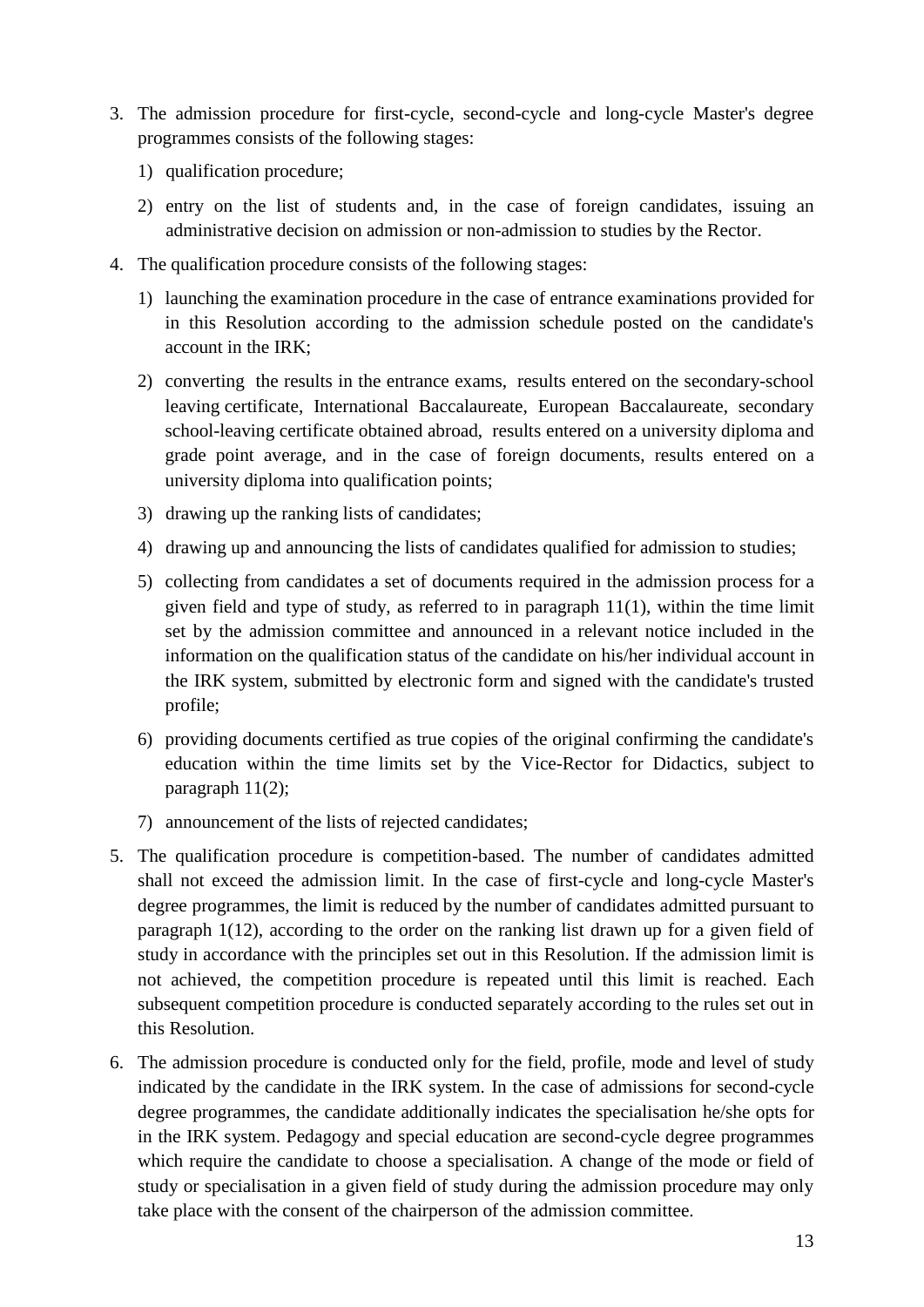- 7. The candidate applying for admission to the first-cycle or long-cycle Master's degree programme as a laureate or finalist of a central-level knowledge competition is obliged to submit documents to the admission committee confirming his/her entitlements in this respect before the end of enrolment in the IRK system.
- 8. Persons holding a secondary-school leaving certificate or a diploma of higher education obtained abroad are subject to the qualification procedure in accordance with general admissions rules. However, the certificates and diplomas obtained abroad must be recognised as equivalent to those obtained in Poland according to general regulations.
- 9. The candidate may be represented in the admission procedure by a person with a notarial certificate of authorisation, with the exception of entrance exams, subject to paragraph 10.
- 10. In the case referred to in paragraph 4(6), the candidate may authorise in writing a third party to perform such an activity (without a notarial certificate of the authorisation).

## **§ 11**

- 1. Candidates qualified for admission to studies shall submit a full set of required documents, including:
	- 1) a copy of a secondary-school leaving certificate with all annexes issued to it (it applies to persons qualified for admission to first-cycle and long-cycle Master's degree programmes);
	- 2) a copy of a diploma of higher education (bachelor's degree or equivalent). Until the diploma is issued, a certificate confirming graduation issued after the defence of a diploma thesis is accepted (it applies to persons qualified for admission to secondcycle degree programmes);
	- 3) a certificate with a grade point average (GPA) issued by the University where the candidate obtained a diploma that entitles him/her to undertake a second-cycle degree programme. The certificate is not required if the diploma supplement contains a numerical GPA for the entire course of study (it applies to persons qualified for admission to second-cycle degree programmes);
	- 4) a certificate of professional preparation for teachers. The certificate is not necessary if the diploma supplement clearly indicates that the candidate qualified for admission to studies has such preparation (it applies to persons qualified for second-cycle degree programmes in specialisations requiring the aforementioned qualifications);
	- 5) a certificate of other than professional preparation for teachers referred to in paragraph 13 of this Resolution. The certificate is not necessary if the diploma supplement clearly indicates that the candidate qualified for admission to studies has such preparation (it applies to persons qualified for second-cycle degree programmes in specialisations carried out as a continuation of studies within a degree programme or specialisations in first-cycle degree programmes);
	- 6) application for admission to studies generated from the IRK system;
	- 7) application for the Electronic Student Card generating the application is possible after the candidate enters his/her photograph into the IRK system and after the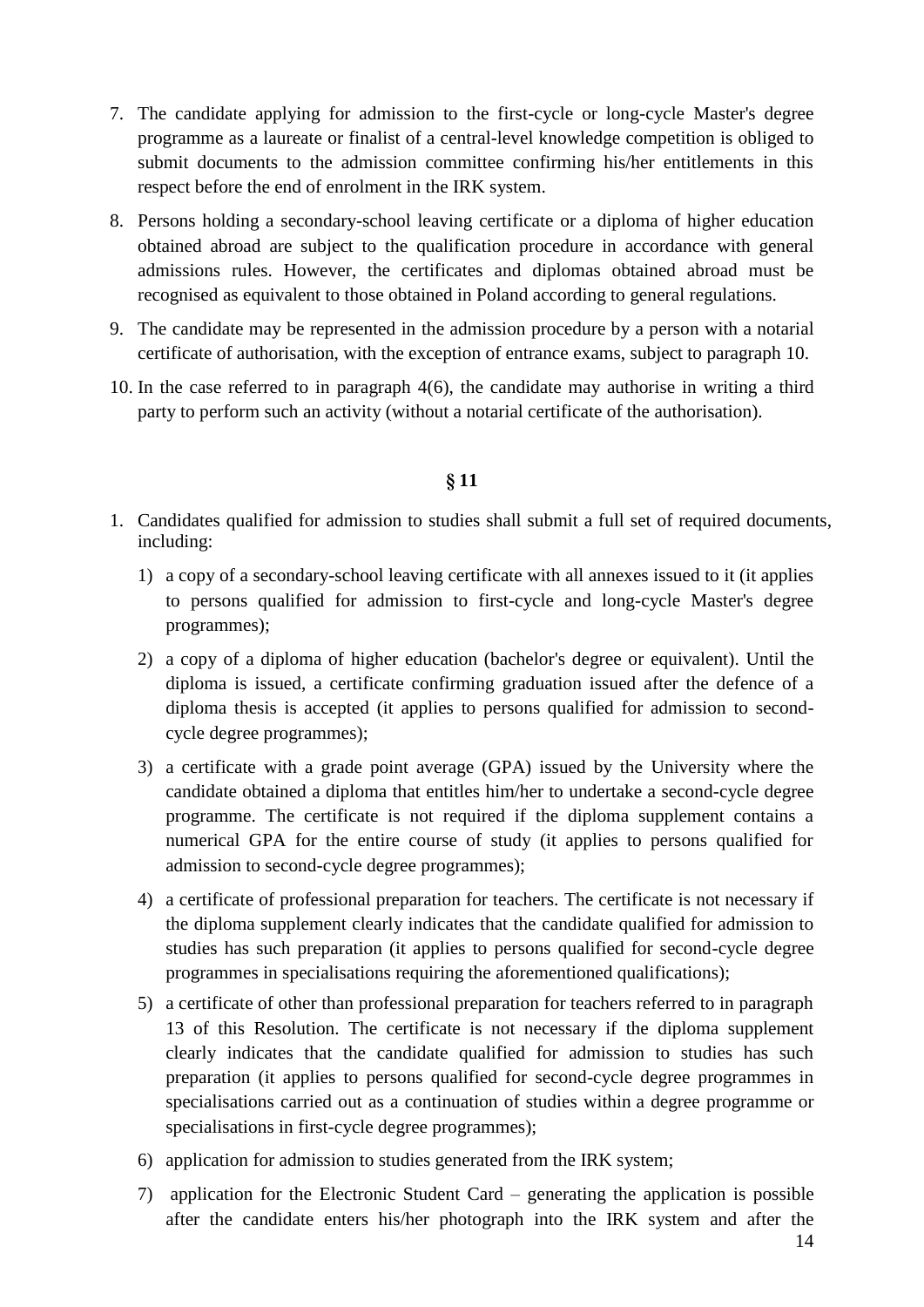admission committee approves it;

- 8) proof of payment for the release of the ELS;
- 9) declaration of acknowledgement of the terms and conditions for paying tuition fees and study regulations generated from the IRK system.
- 2. The documents referred to in paragraph 1(1) and (2) may be certified as true copies of the original by a University employee or a notary public, also in the form of an electronic file.
- 3. The documents referred to in paragraph 1(6), (7) and (9) are signed by the candidate with a trusted profile.
- 4. The candidate's failure to submit the aforementioned documents within the time limit set by the admission committee and failure to present documents confirming his/her education to be certified as true copies of the original is tantamount to a rejection of the candidate's application.

## **§ 12**

### **Admission rules to first-cycle and long-cycle Master's degree programmes**

- 1. A person can be admitted to first-cycle and long-cycle Master's degree programmes, providing he or she
	- 1) has education referred to in paragraph 2;
	- 2) will be qualified for admission to studies in the admission process and have submitted the documents required for admission referred to in paragraph 11(1), subject to the provisions of paragraph  $10(4)(5)$  to (6).
- 2. Candidates for first-cycle and long-cycle Master's degree programmes have to hold:
	- 1) a secondary-school leaving certificate or a secondary-school leaving certificate and a transcript of the exam results in individual subjects referred to in the provisions on the education system;
	- 2) a secondary-school leaving certificate and a diploma confirming professional qualifications in a profession taught at the level of a technician, referred to in the provisions on the education system;
	- 3) a secondary-school leaving certificate and a transcript of the results in individual subjects as well as a diploma confirming professional qualifications in a profession taught at the level of a technician, referred to in the provisions on the education system;
	- 4) a certificate or other document recognised in the Republic of Poland as a document entitling to apply for admission to higher education studies in accordance with Article 93, paragraph 3 of the Act of 7 September 1991 on the education system (Journal of Laws of 2020, item 1327);
	- 5) a certificate and other document or a diploma referred to in Article 93, paragraph 1 of the Act referred to in subparagraph 4;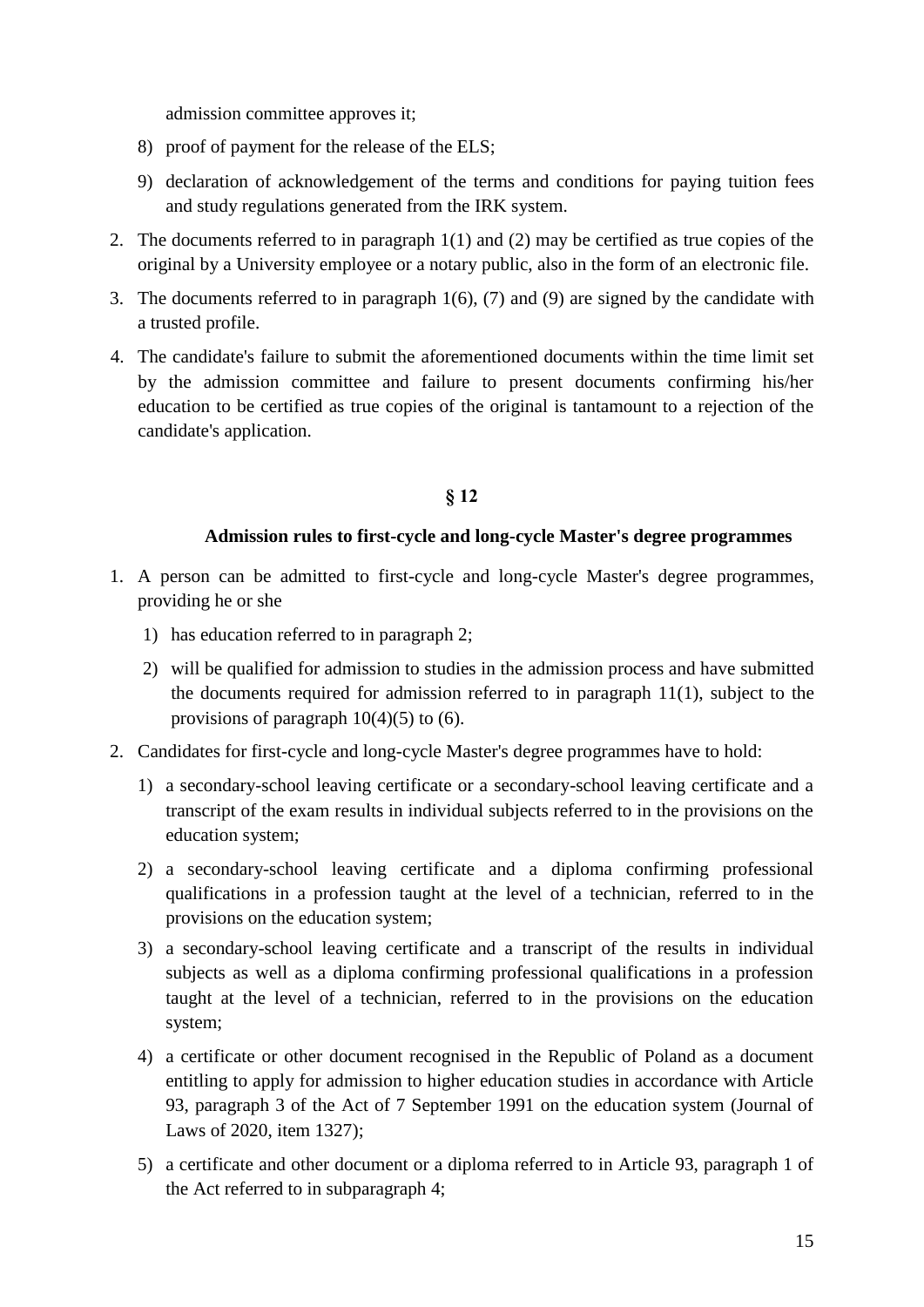- 6) a certificate or diploma recognised in the Republic of Poland as a document entitling to apply for admission to higher education studies in accordance with the bilateral agreement on mutual recognition of education;
- 7) certificate or other document recognised as equivalent to the Polish secondary-school leaving certificate under the provisions effective until 31 March 2015.
- 3. The documents referred to in paragraph 2 include in particular: the secondary-school leaving certificate ("new matura" and "old matura"), International Baccalaureate (International Baccalaureate (IB) diploma issued by the International Baccalaureate Organisation in Geneva), European Baccalaureate (European Baccalaureate (EB) diploma issued by the European Schools in accordance with the Convention on the Statute of the European Schools, drawn up in Luxembourg on 21 June 1994 (Journal of Laws of 2005, No. 3, item 10) and a secondary-school leaving certificate obtained abroad (all documents that entitle to apply for admission to higher education studies in the country of issue).
- 4. Persons holding an International Baccalaureate or European Baccalaureate diploma are required to submit the aforementioned document in the original along with its certified translation into Polish within the time limit set individually by the chairperson of the admission committee. Therefore, the holders of the aforementioned documents shall contact the chairperson of the admission committee before the end of enrolment in a field of study in the IRK system.
- 5. Persons holding a "foreign matura" certificate are required to submit confirmation of legalisation of the aforementioned document approved for the territory of the Republic of Poland (including an apostille) and a certificate confirming the equivalence of a diploma obtained abroad ("foreign matura") to that obtained in Poland (if equivalence is not recognised on the basis of separate regulations) within the time limit set individually by the chairperson of the admission committee. Therefore, the holders of the aforementioned documents shall contact the chairperson of the admission committee before the end of enrolment in a field of study in the IRK system to provide information about the result in the "foreign matura" and information on the grading scale applied in the education system in the country where the document was issued. If the candidate is qualified for admission to studies, he/she must also submit a sworn translation of the "foreign matura" into Polish. 6. For candidates holding a "new matura" certificate:
- - 1) percentage points from qualifying subjects taken by the candidate in writing are taken into account. The candidate indicates in the IRK system the subjects that should form the basis for qualification;
	- 2) for full-time and part-time first-cycle degree programmes in art education in the field of fine arts, speech therapy, pedagogy, social work – practical profile, sociology and for full-time and part-time long-cycle Master's programmes in preschool and early childhood education, special education, psychology, the qualifying subjects are Polish and a modern foreign language, and a third subject to choose from biology, chemistry, philosophy, physics, geography, history, history of music, history of art, computer science, Latin language and ancient culture, mathematics, civics;
	- 3) in admissions to a degree programme in art education in the field of fine arts, the result of the admission process, in addition to the results in the secondary-school leaving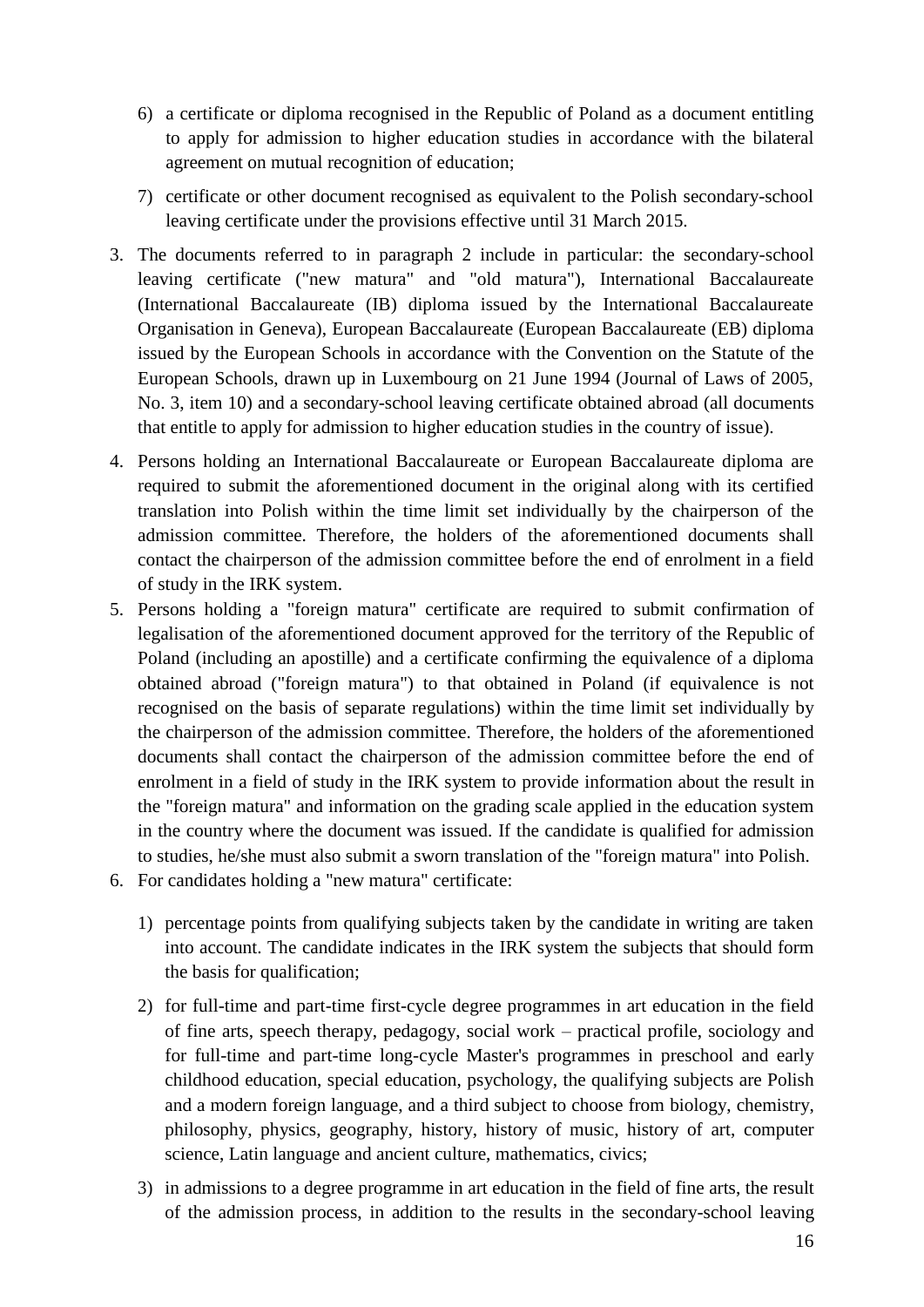examination, includes points obtained for self-presentation, which consists of a set of reproductions of the candidate's works representing the area of the candidate's artistic interest and a short questionnaire submitted in electronic form through the IRK system on the dates specified in the schedule for a given admission round. The set submitted for evaluation should consist of at least ten reproductions of works from any artistic field made in a selected technique. These can be drawings from nature, paintings, photographs, small sculptural forms and the like saved in jpg or png format. If these are examples of film works, the candidate is requested to include links to the platform, e.g. YouTube or Vimeo in the questionnaire. The questionnaire should contain answers to the following questions: 1) Please write why you want to apply for admission to art education in the field of fine arts (500–1000 characters); 2) State the name of the secondary school, city and profile of the class you attended; 3) What exhibition have you seen recently and why do you remember it?; 4) What artwork made a particular impression on you and why? 5) What is your favourite film and why? 6) What book is especially important to you and why? 7) Other information that you would like to share (e.g. interests, volunteering, links to films);

- 4) in admissions to a degree programme in speech and language pathology, the entrance exam is in the form of an interview with the candidate. Its purpose is to assess the candidate's predisposition to work as a speech therapist. The assessment covers the ability to establish interpersonal contact (including eye contact), the candidate's free discourse, the way of reading a text fragment, realisation of syllables, words or sentences when repeating after a model. Correctness of pronunciation, voice quality, the realisation of accent and intonation, speed and fluency of speech, as well as auditory reactions are assessed (in an exploratory examination). It is also possible to propose additional tests to assess the motor activity of the articulation organs (lips, tongue, mandible and soft palate). These tests consist in recreating the movements of the listed parts of the speech apparatus by the candidate after they have been presented by the members of the subject examination team. A negative result makes it impossible to admit the candidate to a degree programme in speech and language pathology.
- 5) the conversion rate for the results in the secondary-school leaving examination in mathematics taken at the basic level is  $1\% = 2$  qualification points, whereas for other subjects is  $1\% = 1$  qualification point. Extended level subjects, which are the basis for the admission procedure, receive an additional conversion rate. In this case, the rate for mathematics is  $1\% = 4$  qualification points and for other subjects is  $1\% = 2$ qualification points. Conversion of the result in any subject at the extended level occurs only when the number of qualification points obtained by the candidate for the subject (after taking into account the additional conversion rate for the extended level) is higher than the number of qualification points obtained for the same subject taken by the candidate in a written form at the basic level (when the candidate takes a given subject at both the basic and advanced level, the results that give the candidate more qualification points for a given subject are taken into account);
- 6) the result in the secondary-school leaving examination in a foreign language taken at the bilingual level is treated as the result in the secondary-school leaving examination at the advanced level, and the percentage result in the exam at the bilingual level is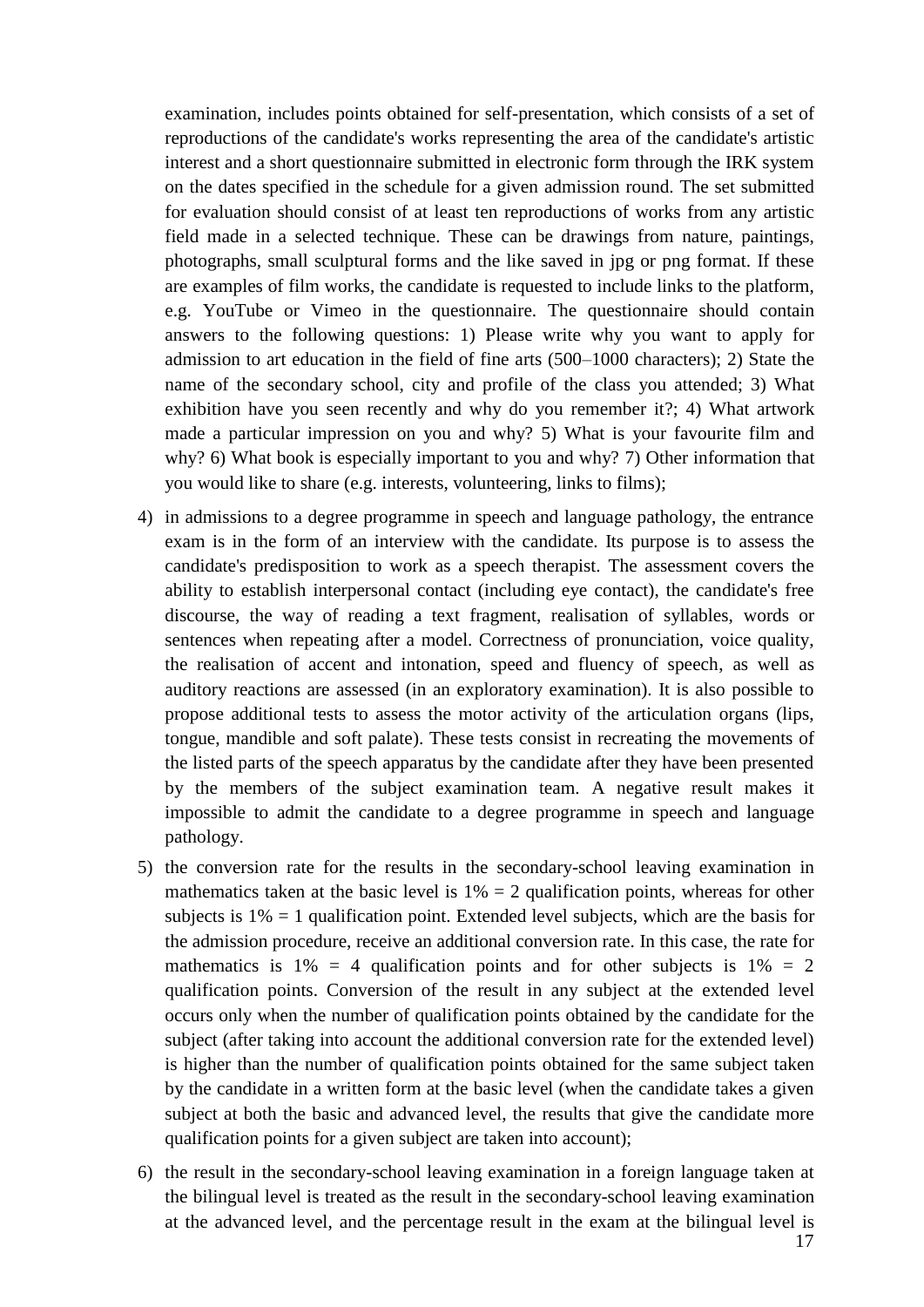converted into the result in the exam at the extended level in accordance with the principles set out below:

$$
R = 4/3 \times D
$$

where:

R – percentage result in the secondary-school leaving examination taken at

the advanced level

D – percentage result in the secondary-school leaving examination taken at

the bilingual level

The percentage result R obtained in this way cannot exceed 100%; if it is higher, it assumes the value of 100%.

- 7) the result of the admission process is calculated in accordance with the algorithm set out below:
	- a) first-cycle full-time and part-time degree programmes in Information Technology (IT) education and pedagogy of ability, pedagogy, social work – practical profile, sociology; long-cycle Master's degree programme in preschool and early childhood education, special education, psychology:
		- in the case of taking the secondary-school leaving examination in three subjects at the advanced level:

$$
W = 2xR + 2xR + 2xR
$$

$$
W = 2xR + 2xR + 2xR
$$

when the third declared subject is mathematics:

$$
W = 2xR + 2xR + 4xR_m
$$

- in the case of taking the secondary-school leaving examination in two subjects at the advanced level and one subject at the basic level:

$$
W = 2xR + 2xR + P
$$

when the third declared subject is mathematics:

$$
W = 2xR + 2xR + 2P_m
$$

$$
W = 4xR_m + 2xR + P
$$

- in the case of taking the secondary-school leaving examination in one subject at the advanced level and two subjects at the basic level: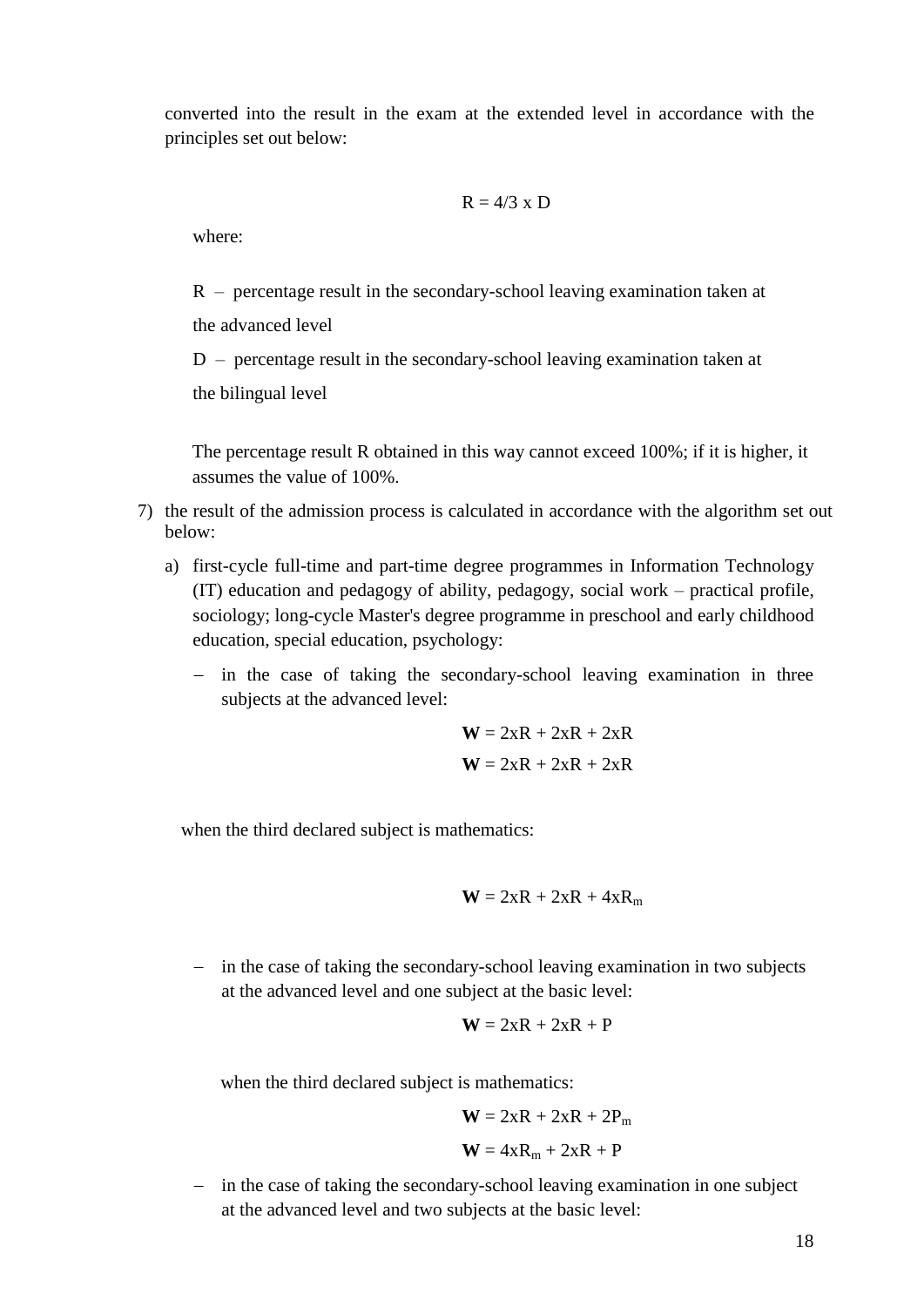$$
\mathbf{W}=2xR+P+P
$$

when the third declared subject is mathematics:

$$
W = 2xR + 2P_m + P
$$

$$
W = 4xR_m + P + P
$$

- in the case of taking the secondary-school leaving examination at the basic level:

$$
\mathbf{W} = P + P + P
$$

when the third declared subject is mathematics:

$$
\mathbf{W} = \mathbf{P} + \mathbf{P} + 2\mathbf{P}_m
$$

where:

W – the sum of the results in the required subjects (a maximum of 600 points or 800 points if the third declared subject is mathematics),

P – the result in the basic part (basic level) entered on the secondary-school leaving certificate in one of the subjects required in the admission process,

 $P_m$  – the result in the basic part (basic level) entered on the secondary-school leaving certificate in mathematics,

R – the result in the extended part (extended level) entered on the secondaryschool leaving certificate in one of the subjects required in the admission process,

 $R_m$  – the result in the extended part (extended level) obtained on the secondaryschool leaving certificate in mathematics.

b) a full-time first-cycle degree programme in art education in the field of fine arts:

$$
W = w + w a 1
$$

where:

W – the sum of the results of each stage of the admission process (a maximum of 1200 or 1400 points, if the third declared subject is mathematics),

 $w$  – the sum of the results in the secondary-school leaving examination in required subjects in accordance with point a,

wa1 – the sum of points (0-600) awarded to the candidate for self-presentation.

c) a full-time first-cycle degree programme in speech and language pathology

$$
\mathbf{W} = \mathbf{w} \bullet \mathbf{rk} \mathbf{l}
$$

where:

W – the sum of the results of each stage of the admission process (a maximum of 600 or 800 points, if the third declared subject is mathematics),

w – the sum of the results on the secondary-school leaving examination in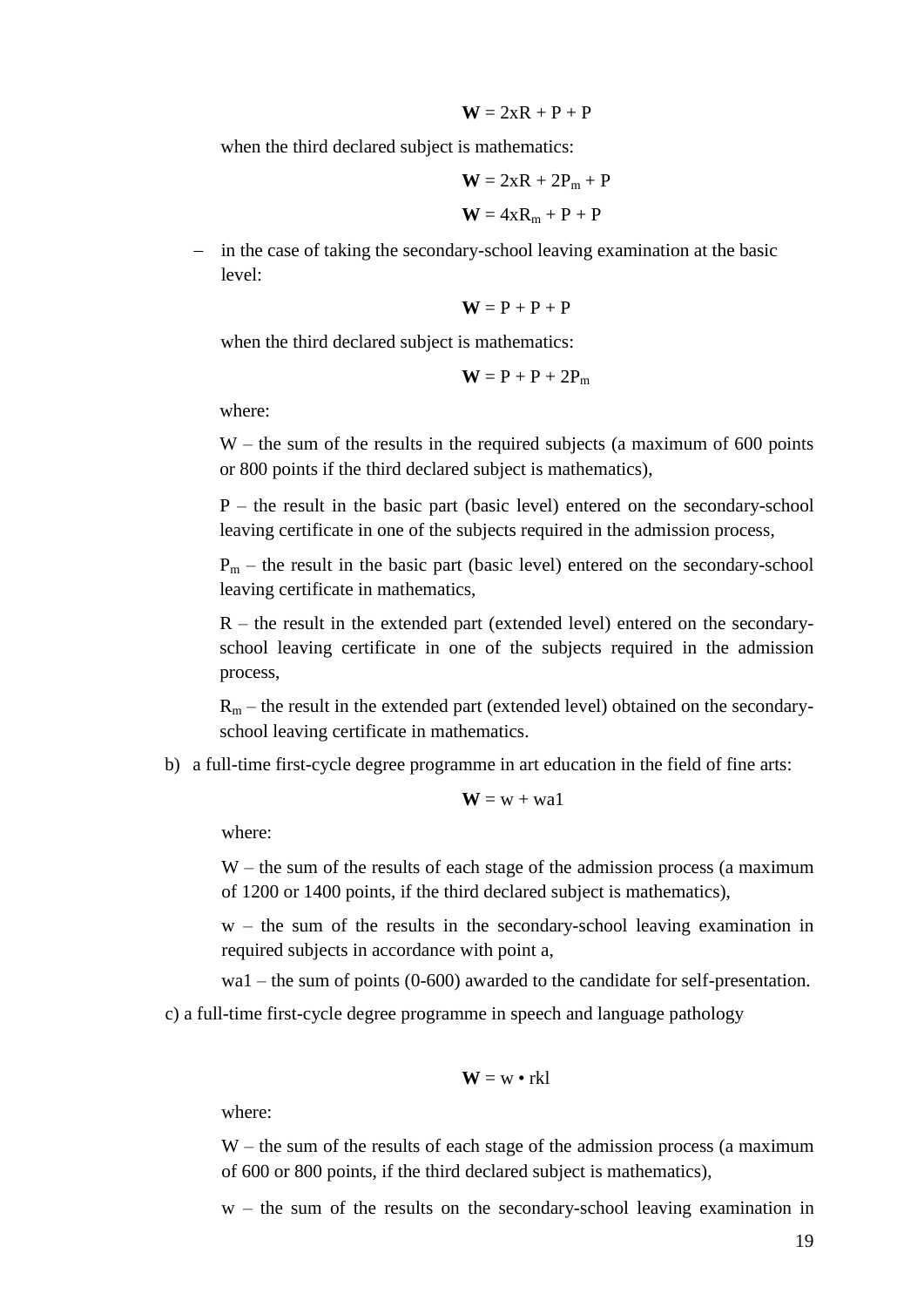required subjects in accordance with subparagraph a,

rkl – the number of points (0 or 1) obtained from the interview.

- 7. For holders of the "old matura" certificate
	- 1) grades in the written and oral secondary-school leaving exam are taken into account. In the form of a declaration, the candidate indicates to the admission committee which exams should become the basis for qualifications;
	- 2) the result of the admission process for full-time and part-time studies is the sum of the results in four exams. The maximum number of points obtained by the candidate is 800;
	- 3) the results entered on the secondary-school certificate are converted into percentage points in the following way:

| Grade | <b>Number of conversion points</b> |                     |
|-------|------------------------------------|---------------------|
|       | Grading scale (3–5)                | Grading scale (2–6) |
|       | (until 1991)                       | (after 1991)        |
| 6     |                                    | 200                 |
| 5     | 200                                | 180                 |
| 4     | 160                                | 150                 |
| 3     | 80                                 | 100                 |
| 2     |                                    | 60                  |

4) in admissions to a degree programme in art education in the field of fine arts, the result of the admission process, in addition to the results in the secondary-school leaving exam (old matura), includes points obtained for self-presentation, which consists of a set of reproductions of the candidate's works representing the area of the candidate's artistic interest and a short questionnaire submitted in electronic form through the IRK system on the dates specified in the schedule for a given admission round. The set submitted for evaluation should consist of at least ten reproductions of works from any artistic field made in a selected technique. These can be drawings from nature, paintings, photographs, small sculptural forms and the like saved in jpg or png format. If these are examples of film works, the candidate is requested to include links to the platform, e.g. YouTube or Vimeo, in the questionnaire. The questionnaire should contain answers to the following questions: 1) Please write why you want to apply for admission to art education in the field of fine arts (500–1000 characters); 2) State the name of the secondary school, city, profile of the class you attended; 3) What exhibition have you seen recently and why do you remember it?; 4) What artwork made a particular impression on you and why? 5) What is your favourite film and why? 6) What book is especially important to you and why? 7) Other information that you would like to share (e.g. interests, volunteering, links to films);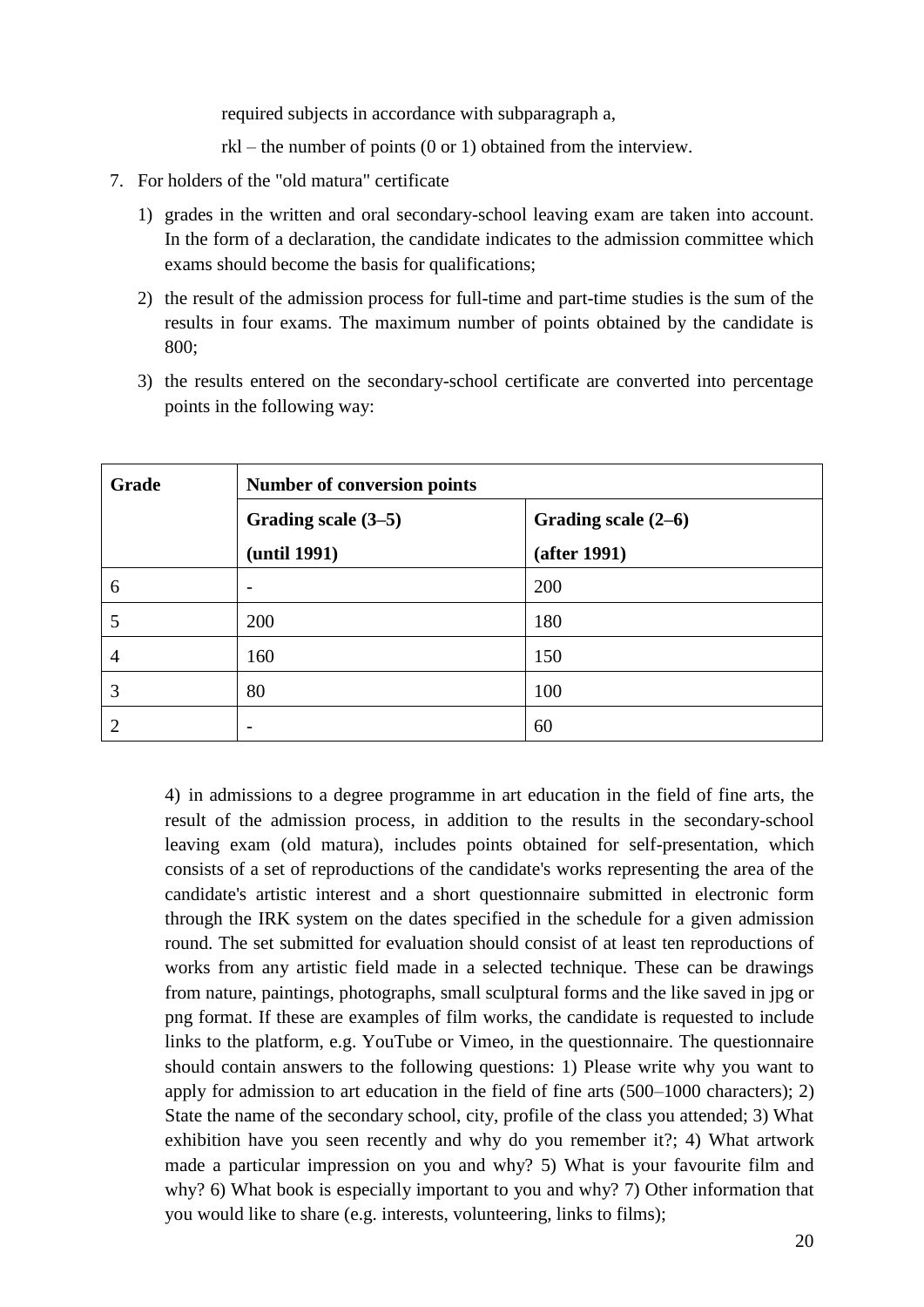5) in admissions to a degree programme in speech and language pathology, the entrance exam is in the form of an interview with the candidate. Its purpose is to assess the candidate's predisposition to work as a speech therapist. The assessment covers the ability to establish interpersonal contact (including eye contact), the candidate's free discourse, the way of reading a text fragment, realisation of syllables, words or sentences when repeating after a model. Correctness of pronunciation, voice quality, the realisation of accent and intonation, speed and fluency of speech, as well as auditory reactions are assessed (in the orientation test). It is also possible to propose additional tests to assess the motor activity of the articulation organs (lips, tongue, mandible and soft palate). These tests consist in recreating the movements of the listed parts of the speech apparatus by the candidate after they have been presented by the members of the subject examination team. A negative result makes it impossible to admit the candidate to a degree programme in speech and language pathology.

6) qualification points for a full-time first-cycle degree programme in art education in the field of fine arts are calculated in accordance with the principles set out below:

$$
W = w + wala
$$

where:

W – the sum of results of each stage of the admission process (a maximum of 1400 points),

w – the sum of results of the secondary-school leaving examination grades converted in accordance with subpoint 2 and 3,

wa1 – the number of points (0–600) awarded to the candidate for self-presentation

7) a full-time first-cycle degree programme in speech and language pathology

$$
\mathbf{W} = \mathbf{w} \bullet \mathbf{rk} \mathbf{l}
$$

where:

W – the sum of results of each stage of the admission process (a maximum of 800 points),

w – the sum of results of the secondary-school leaving examination grades converted in accordance with subparagraph 2 and 3,

rkl – the number of points (0 or 1) obtained from the interview.

- 8. For holders of the International Baccalaureate diploma:
	- 1) the result of the admission process is calculated in the same way as for the "new matura" exam, i.e. in accordance with the rules described in paragraph 3.
	- 2) IB exam points are converted into qualification points as follows: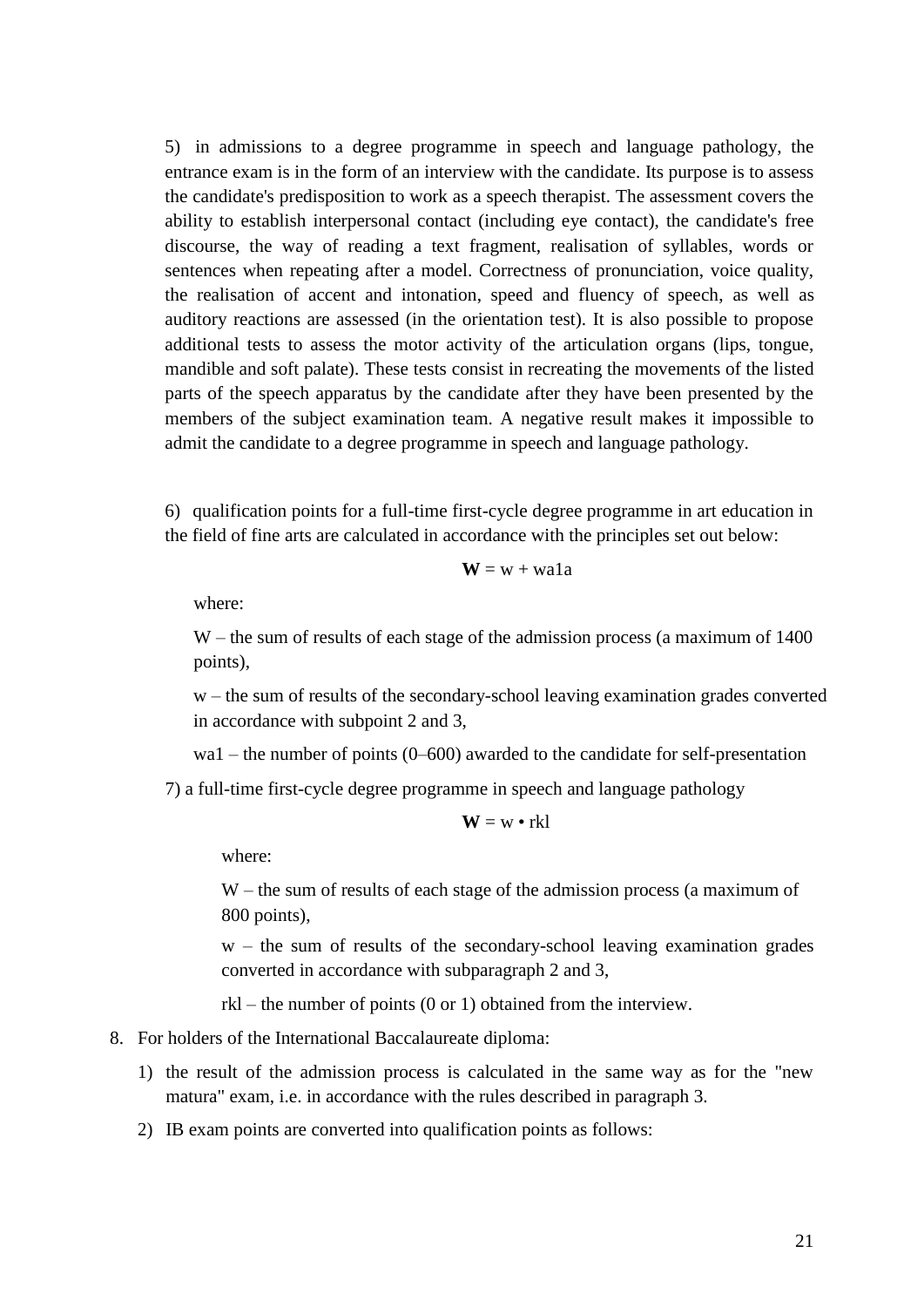| <b>Number of IB points</b> | Level                 |                     |
|----------------------------|-----------------------|---------------------|
|                            | <b>Standard Level</b> | <b>Higher Level</b> |
| 7                          | 100                   | 200                 |
| 6                          | 85                    | 170                 |
| 5                          | 71                    | 142                 |
| $\overline{4}$             | 57                    | 114                 |
| 3                          | 42                    | 84                  |
| $\overline{2}$             | 28                    | 56                  |
|                            | 14                    | 28                  |

- 9. For holders of the European Baccalaureate diploma:
	- 1) the result of the admission process is calculated in the same way as for the "new matura" exam, i.e. according to the rules described in paragraph 3.
	- 2) EB points are converted into qualification points in the following way:

| <b>Number of EB points</b> | Equivalent result for the "new matura"<br>examination |
|----------------------------|-------------------------------------------------------|
| $9,00 - 10,00$             | 100%                                                  |
| $8,00 - 8,95$              | 90%                                                   |
| $7,00 - 7,95$              | 75%                                                   |
| $6,00 - 6,95$              | 60%                                                   |
| $5,00 - 5,95$              | 45%                                                   |
| $4,00 - 4,95$              | 30%                                                   |

3) an additional conversion rate as for the "new matura" exam taken at the extended level is used for subjects taken in the European Baccalaureate exam at the advanced level (bilingual for foreign languages) and the extended level, i.e. those subjects whose number of hours per week was:

| <b>Subject</b>                       | <b>Number of hours</b> | <b>Level</b> |
|--------------------------------------|------------------------|--------------|
| Polish language (native<br>language) | $4 + 3$                | Extended     |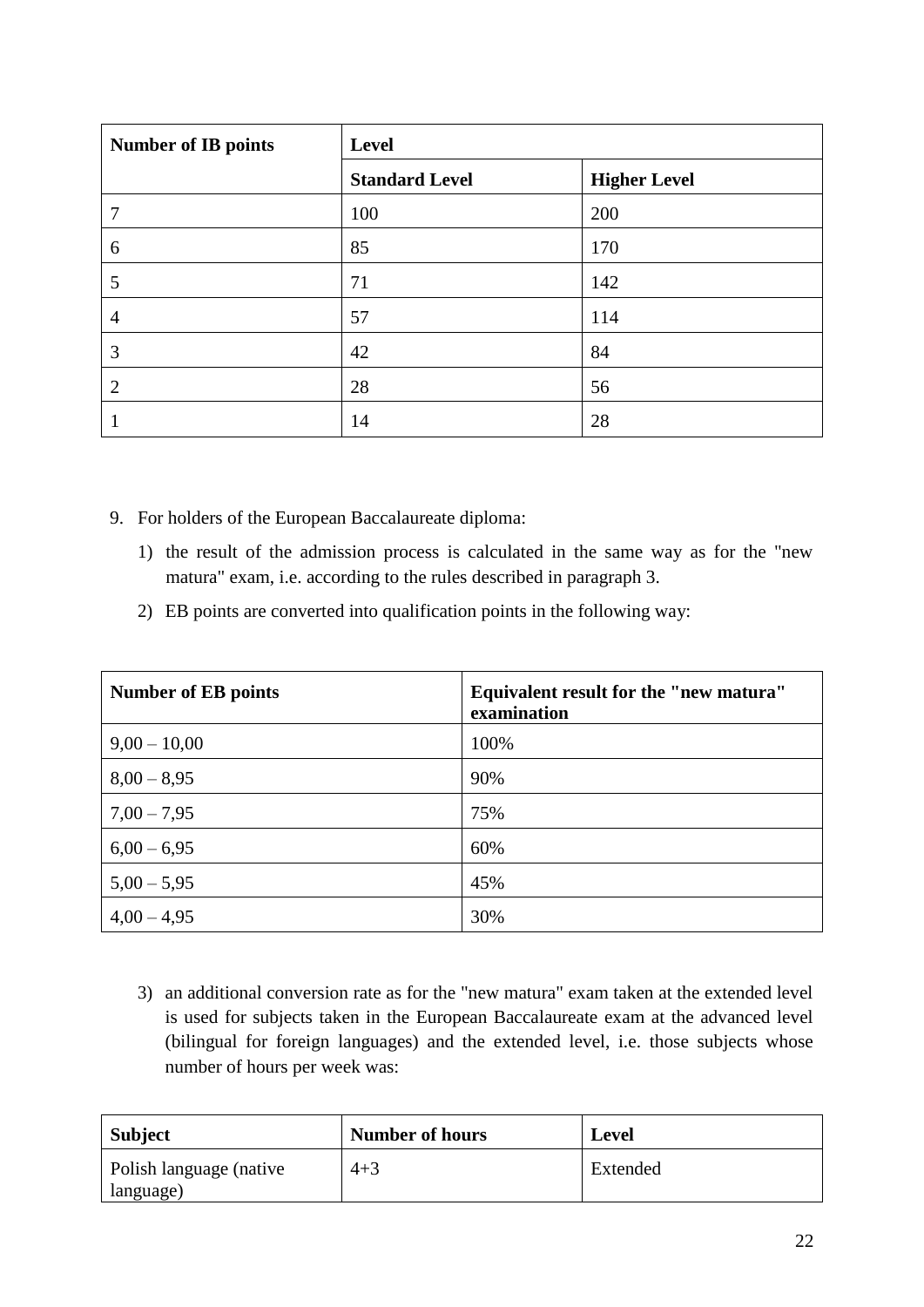| foreign languages | $3 + 3$         | Bilingual |
|-------------------|-----------------|-----------|
|                   | 3 for 7 years   | Extended  |
|                   | 4 for 5 years   | Extended  |
| other subjects    | $5 + 3$         | Advanced  |
|                   | from $4$ to $5$ | Extended  |

10. For candidates with a secondary-school leaving certificate obtained abroad:

- 1) overall "foreign matura" result is taken into account;
- 2) the result of the admission process for full-time and part-time degree programmes is the overall result obtained in the "foreign matura" exam converted to a scale of 800 points so that the maximum number of points obtained by the candidate for the overall result in the "foreign matura" exam is 800 qualification points;
- 3) in admissions to a degree programme in art education in the field of fine arts, the result of the admission process, in addition to the results in the secondary-school leaving exam ("foreign matura"), includes points obtained for self-presentation, which consists of a set of reproductions of the candidate's works representing the area of the candidate's artistic interest and a short questionnaire submitted in electronic form through the IRK system on the dates specified in the schedule for a given admission round. The set submitted for evaluation should consist of at least ten reproductions of works from any artistic field made in a selected technique. These can be drawings from nature, paintings, photographs, small sculptural forms and the like saved in jpg or png format. If these are examples of film works, the candidate is requested to include links to the platform, e.g. YouTube or Vimeo, in the questionnaire. The questionnaire should contain answers to the following questions: 1) Please write why you want to apply for admission to art education in the field of fine arts (500–1000 characters); 2) State the name of the secondary school, city, profile of the class you attended; 3) What exhibition have you seen recently and why do you remember it?; 4) What artwork made a particular impression on you and why? 5) What is your favourite film and why? 6) What book is especially important to you and why? 7) Other information that you would like to share (e.g. interests, volunteering, links to films);

4) in admissions to a degree programme in speech and language pathology, the entrance exam is in the form of an interview with the candidate. Its purpose is to assess the candidate's predisposition to work as a speech therapist. The assessment covers the ability to establish interpersonal contact (including eye contact), the candidate's free discourse, the way of reading a text fragment, realisation of syllables, words or sentences when repeating after a model. Correctness of pronunciation, voice quality, the realisation of accent and intonation, speed and fluency of speech, as well as auditory reactions are assessed (in the orientation test). It is also possible to propose additional tests to assess the motor activity of the articulation organs (lips, tongue, mandible and soft palate). These tests consist in recreating the movements of the listed parts of the speech apparatus by the candidate after they have been presented by the members of the subject examination team.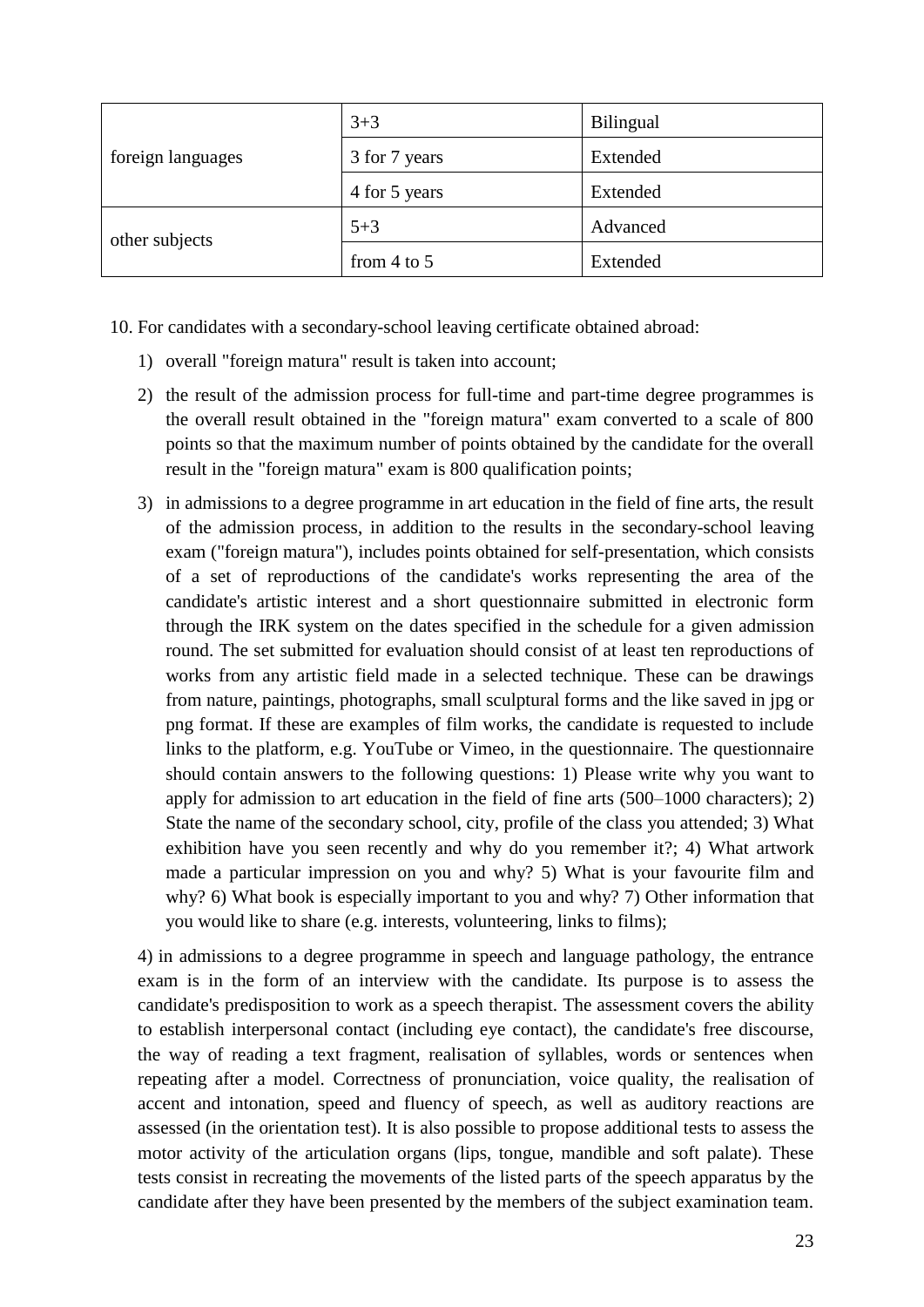A negative result makes it impossible to admit the candidate to a degree programme in speech and language pathology.

5) qualification points for full-time first-cycle studies in art education in the field of fine arts are calculated in accordance with the principles set out below:

$$
\mathbf{W} = \mathbf{w} + \mathbf{w} a \mathbf{1}
$$

where:

W – the sum of results of each stage of the admission process (a maximum of 1400) points),

w – the sum of the results of the "foreign matura" grades (a maximum of 800 points),

wa1 – the number of points (0-600) awarded to the candidate for self-

presentation.

6) a full-time first-cycle degree programme in speech and language pathology:

$$
\mathbf{W} = \mathbf{w} \bullet \mathbf{rk} \mathbf{l}
$$

where:

W – the sum of results of each stage of the admission process (a maximum of 800) points),

w – the sum of the results of the "foreign matura" grades (a maximum of 800 points),

rkl – the number of points (0 or 1) obtained from the interview.

### **§ 13**

#### **Admission rules for second-cycle degree programmes**

- 1. To be admitted to a second-cycle degree programme, the candidate needs to
	- 1) hold a university diploma;
	- 2) meet the conditions for each field of study specified in paragraphs 2 to 9;
	- 3) be qualified for admission to a second-cycle degree programme and submit the documents required for admission referred to in paragraph 11(1), subject to paragraph  $10(4)(5)$  to  $(6)$ .
- 2. Candidates applying for admission to full-time second-cycle degree programmes in pedagogy should meet the following conditions for completing first-cycle (or equivalent) degree programmes: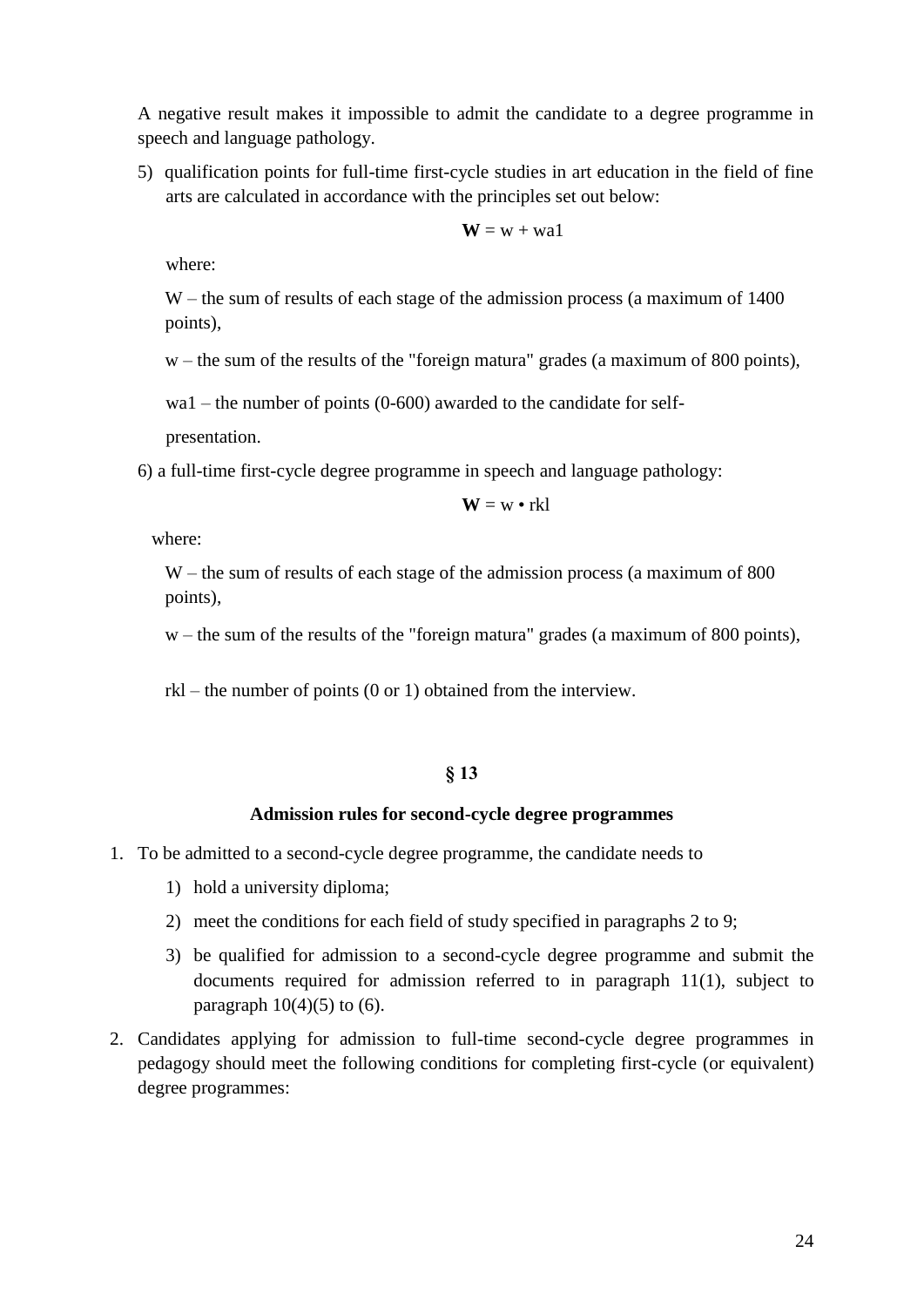| Name of the degree programme<br>professional preparation of teachers                                                                                                       | Requirements concerning a first-cycle (or equivalent)<br>graduation diploma and qualifications or educational or<br>learning outcomes<br>A degree programme in pedagogy with a specialisation requiring                                                                                                                                                                                                                                         |
|----------------------------------------------------------------------------------------------------------------------------------------------------------------------------|-------------------------------------------------------------------------------------------------------------------------------------------------------------------------------------------------------------------------------------------------------------------------------------------------------------------------------------------------------------------------------------------------------------------------------------------------|
|                                                                                                                                                                            |                                                                                                                                                                                                                                                                                                                                                                                                                                                 |
| School Pedagogy and<br>the Padagogy of<br>Ability                                                                                                                          | candidates holding a first-cycle graduation diploma in<br>pedagogy or special education with a specialisation<br>professional<br>preparation<br>of<br>requiring<br>teachers<br>(entitling to work in an educational institution as a<br>teacher) in accordance with the Regulation of the<br>Minister of National Education of 1 August 2017 on<br>qualification requirements for teachers (Journal of<br>Laws of 2020, item 1289, as amended). |
| professional preparation of teachers                                                                                                                                       | A degree programme in pedagogy with a specialisation not requiring                                                                                                                                                                                                                                                                                                                                                                              |
| Distance Education and<br><b>Computer Graphics</b><br>The Pedagogy of<br><b>Culture and Digital</b><br>Media<br>Labour Pedagogy and<br><b>Human Resource</b><br>Management | candidates holding a first-cycle graduation diploma in<br>$\bullet$<br>fields in which they achieved educational outcomes in<br>humanities and social sciences                                                                                                                                                                                                                                                                                  |

- 3. Candidates applying for admission to a full-time second-cycle degree programme in interdisciplinary studies of childhood and children's rights have to hold a first-cycle (or equivalent) graduation diploma in any field of study.
- 4. Candidates applying for admission to a full-time second-cycle degree programme in art education in the field of fine arts have to hold a first-cycle (or equivalent) graduation diploma in art or a related field.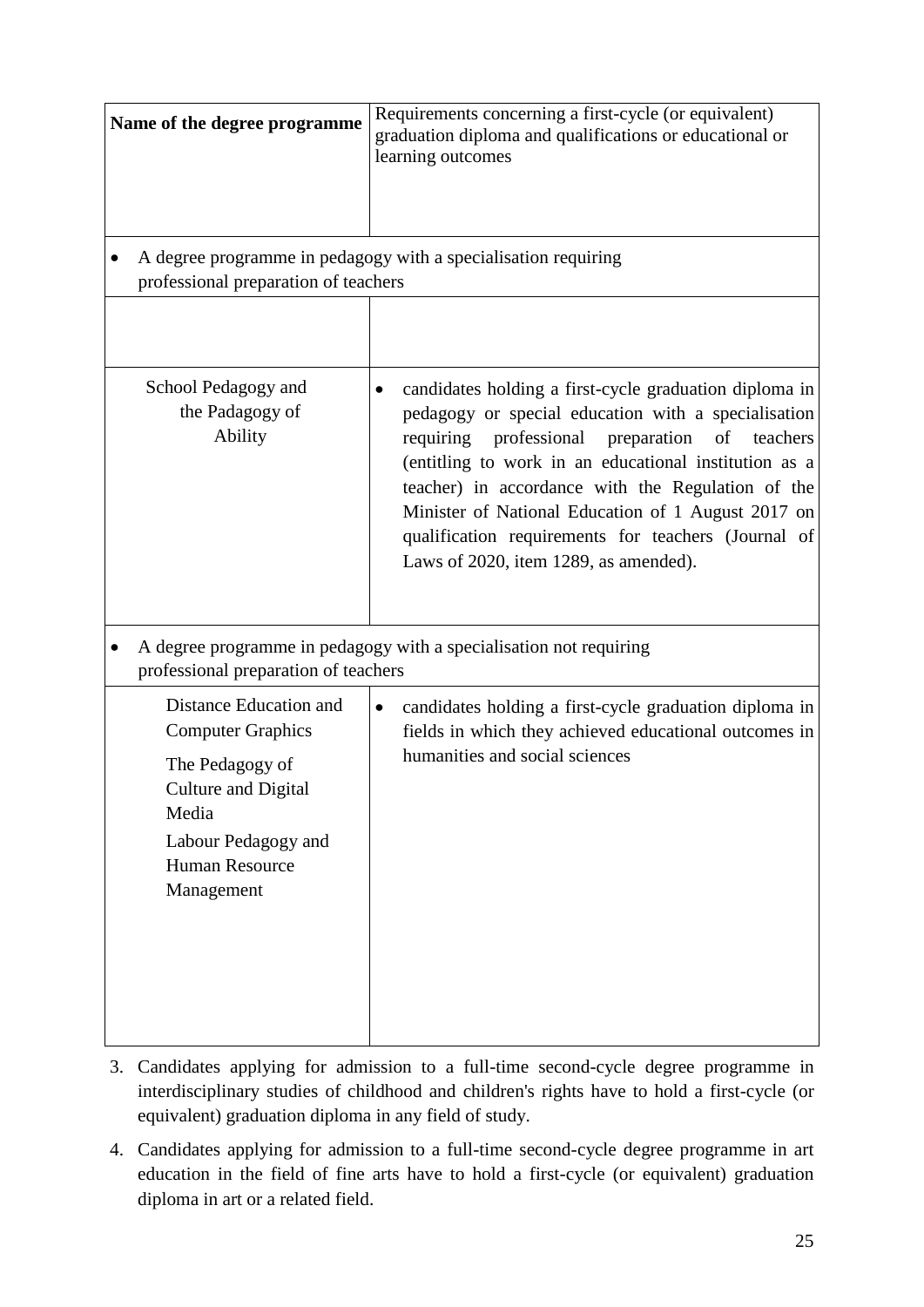- 5. Candidates applying for admission to a full-time second-cycle degree programme in sociology have to hold a first-cycle (or equivalent) graduation diploma in any field of study.
- 6. Candidates applying for admission to a part-time second-cycle degree programme in pedagogy should meet the following conditions for completing first-cycle (or equivalent) studies:

| Name of the degree programme                                                                           | Requirements concerning a first-cycle (or equivalent)<br>graduation diploma and qualifications or educational or<br>learning outcomes                                                                                                                                                                                                                                                                                   |
|--------------------------------------------------------------------------------------------------------|-------------------------------------------------------------------------------------------------------------------------------------------------------------------------------------------------------------------------------------------------------------------------------------------------------------------------------------------------------------------------------------------------------------------------|
| A degree programme in pedagogy with a specialisation requiring<br>professional preparation of teachers |                                                                                                                                                                                                                                                                                                                                                                                                                         |
| <b>Compensatory Education</b>                                                                          | candidates holding a first-cycle graduation diploma in<br>pedagogy or special education with a specialisation<br>requiring professional preparation of teachers (entitling<br>to work in an educational institution as a teacher) in<br>accordance with the Regulation of the Minister of<br>National Education of 1 August 2017 on qualification<br>requirements for teachers (Journal of Laws of 2020,<br>item 1289); |
| professional preparation of teachers                                                                   | A degree programme in pedagogy with a specialisation not requiring                                                                                                                                                                                                                                                                                                                                                      |
| Childcare and Social<br>Support<br>Labour Education and<br><b>Human Resource</b><br>Management         | candidates holding a first-cycle graduation diploma in<br>fields in which they achieved educational results in<br>humanities and social sciences                                                                                                                                                                                                                                                                        |
| Management and<br><b>Innovation</b> in Education                                                       |                                                                                                                                                                                                                                                                                                                                                                                                                         |

7. the result of the admission process for full-time and part-time degree programmes in art education in the field of fine arts, IT education and school pedagogy of ability, pedagogy and sociology is calculated on the basis of the weighted point average and grade point average. The candidate's place on the ranking list is determined in accordance with the algorithm set out below:

$$
W = 0.3 \times wd + 0.7 \times w\text{sr}
$$

where:

**W** – the sum of results (a maximum of 5 points),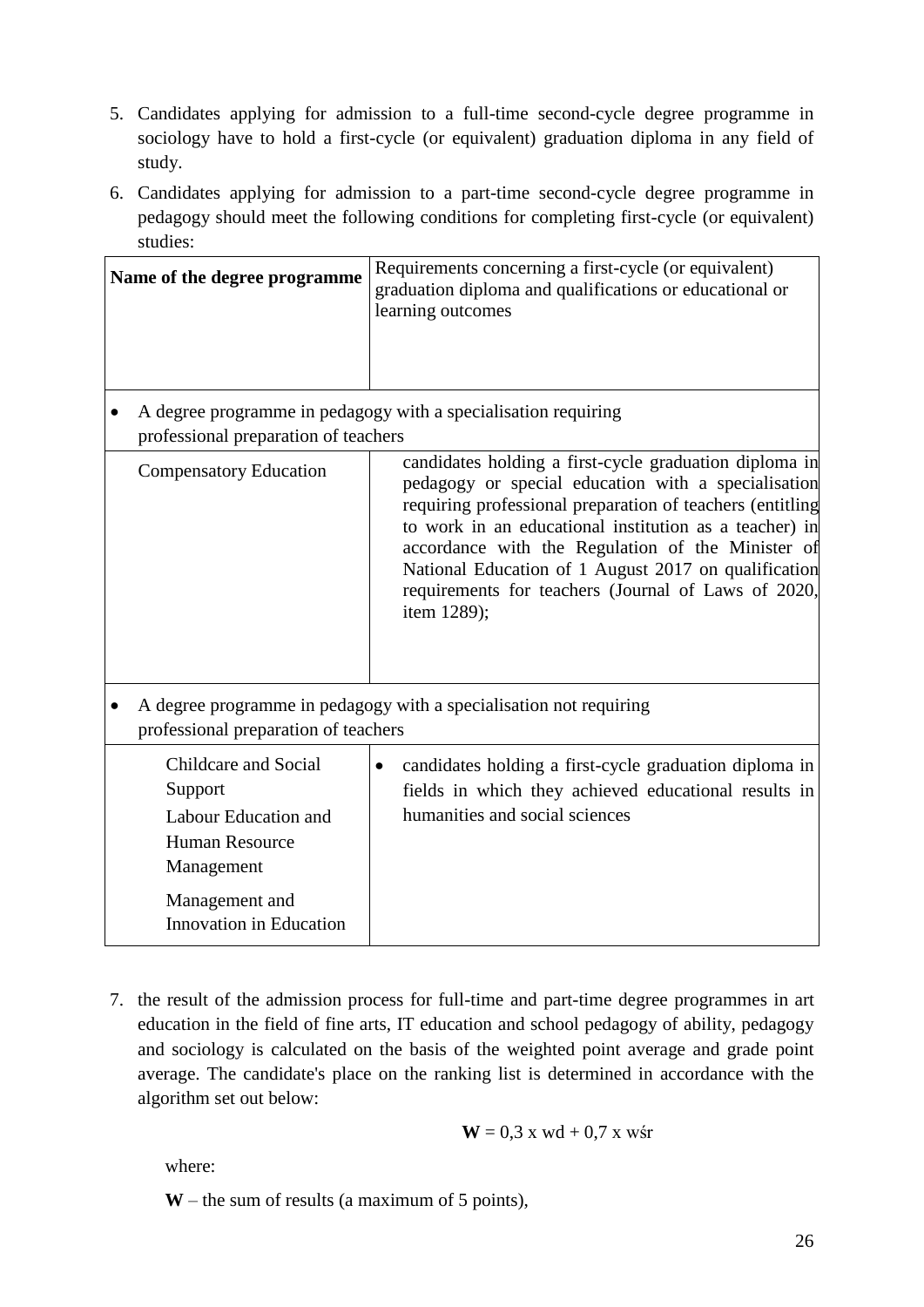**wd** – weighted point average earned by the candidate during studies,

**wśr** – grade point average.

- 8. The scope of the interview for speech and language pathology includes:
	- 1) definition and a short description of the following speech disorders: various types of dyslalia, dysarthria, aphasia, cortical speech underdevelopment (alalia), speech disorders in people with intellectual disabilities, speech disorders in people with hearing loss, speech disorders in people with autism, stuttering;
	- 2) features of typical linguistic development.
- 9. Criteria for awarding qualification points for the interview:
	- 1) 0 points no answer or a response indicating a lack of basic understanding of a given topic or the candidate has a speech impediment;
	- 2) 1 point the candidate has a rudimentary understanding of a given topic;
	- 3) 2 points the candidate has basic (although not sufficient) knowledge of a given topic;
	- 4) 3 points the candidate has basic knowledge of a given topic;
	- 5) 4 points the candidate has extended knowledge of a given topic;
	- 6) 5 points the candidate has detailed knowledge of a given topic.
- 10. In admissions to a full-time and part-time degree programme in speech and language pathology, the place on the ranking list is determined in accordance with the algorithm set out below:

$$
W = 0.3
$$
 x wd + 0.7 x wśr + wk1

where:

- W the sum of results (a maximum of 10 points),
- **wd**  weighted point average earned by the applicant during his/her studies,
- **wśr**  grade point average,
- $wk1$  the number of points (0–5) obtained from the interview.
- 11. The result of the admission process for a full-time and part-time degree programme in interdisciplinary studies on childhood and children's rights is calculated on the basis of the weighted point average, grade point average and points obtained from the interview.
- 12. The interview is aimed at revealing the candidate's competencies and experience in work related to children's rights. The candidate is to show interest in the problems of the child, independent acquisition of knowledge about the child and childhood (including general knowledge of the works of Janusz Korczak) and social or professional experience in working with children or related to children (professional work, participation in nongovernmental organisations, voluntary service, own artistic and business activity, etc.). The subject examination team may award the candidate from 0 to 5 points guided by these criteria.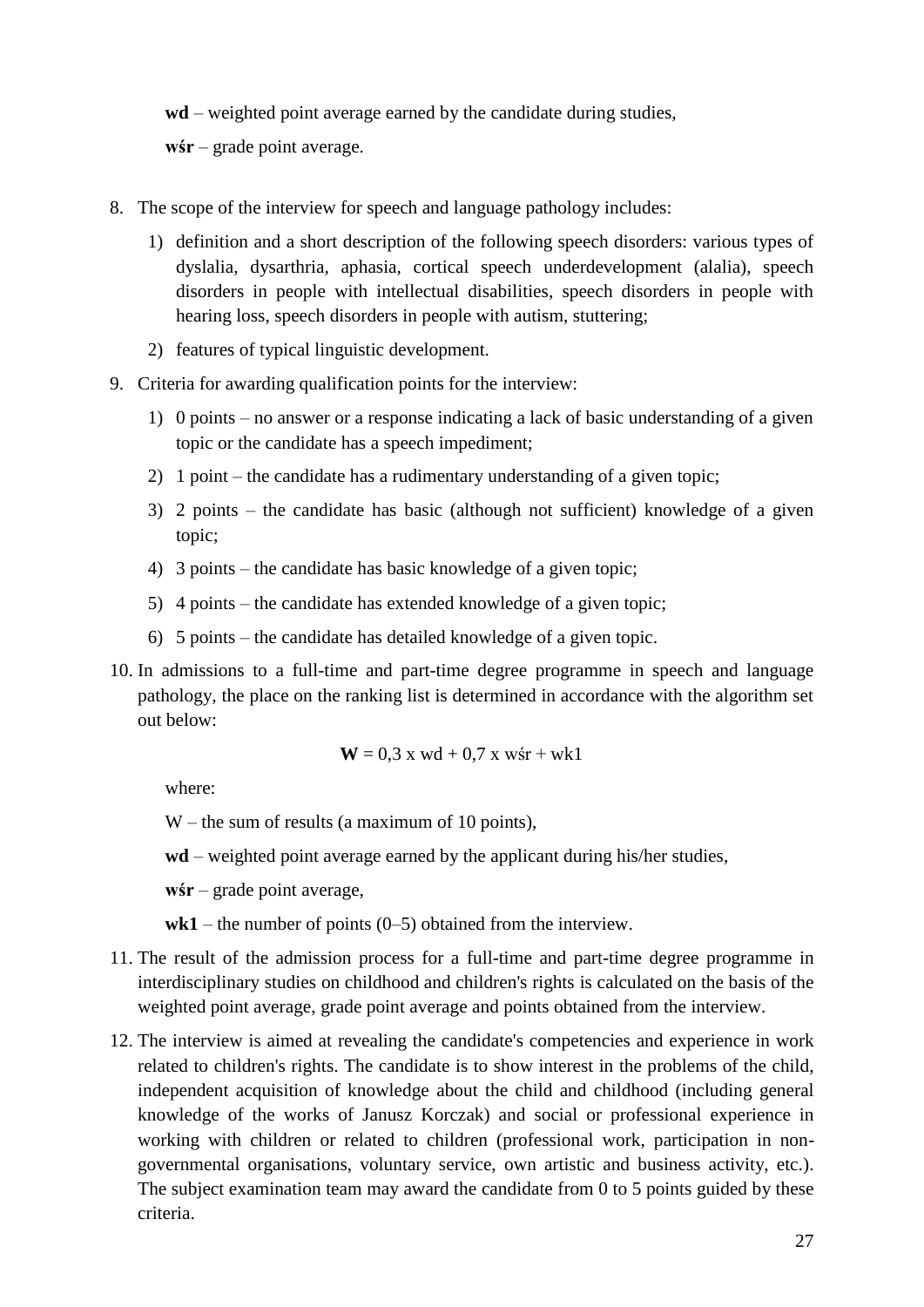13. In admissions to a full-time and part-time degree programme in interdisciplinary studies on childhood and children's rights, the place on the ranking list is determined in accordance with the algorithm set out below

$$
W = 0.3
$$
 x wd + 0.7 x wśr + wk2

where:

**W** – the sum of results (a maximum of 10 points),

**wd** – weighted point average earned by the applicant during his/her studies,

**wśr** – grade point average,

 $Wk2$  – the number of points  $(0-5)$  obtained from the interview.

- 14. If the first-cycle (or equivalent) graduation diploma was obtained abroad, the holder of such a diploma is required to submit confirmation of legalisation of the aforementioned document intended for circulation in the territory of the Republic of Poland (including an apostille) and a certificate confirming the equivalence of the diploma with the Polish firstcycle graduation diploma and the fulfillment of the criteria referred to in paragraphs 2 to 9. If the candidate is qualified for admission to studies, he/she must also submit a sworn translation of the diploma into Polish.
- 15. In the case of a university diploma obtained abroad, the result of the admission process is the overall graduation result converted into a 5-point scale so that the maximum number of points obtained by the candidate is 5 qualification points. Holders of the aforementioned documents shall contact the chairperson of the admission committee before the end of enrolment in a field of study in the IRK system to provide information about the overall result in the diploma obtained abroad and information on the grading scale applicable in the education system in the country of issuing the diploma.

### **§ 14**

## **The admission procedure for foreign candidates**

- 1. Foreigners may undertake full-time and part-time degree programmes at the Maria Grzegorzewska University on the terms applicable to Polish citizens (i.e. without paying fees for full-time studies) or as scholarship holders of the Polish side or on a fee basis (also as scholarship holders of the sending party, where the sending party regulates all costs related to study at the University). The criteria for undertaking studies on the aforementioned terms are set out in separate regulations, superior to the University's internal regulations.
- 2. Foreigners may undertake full-time and part-time degree programmes at the University if they own an insurance policy in case of sickness and accidents covering the entire cost of treatment for the period of studies in the Republic of Poland or the European Health Insurance Card or if they join the National Health Fund upon commencing studies at the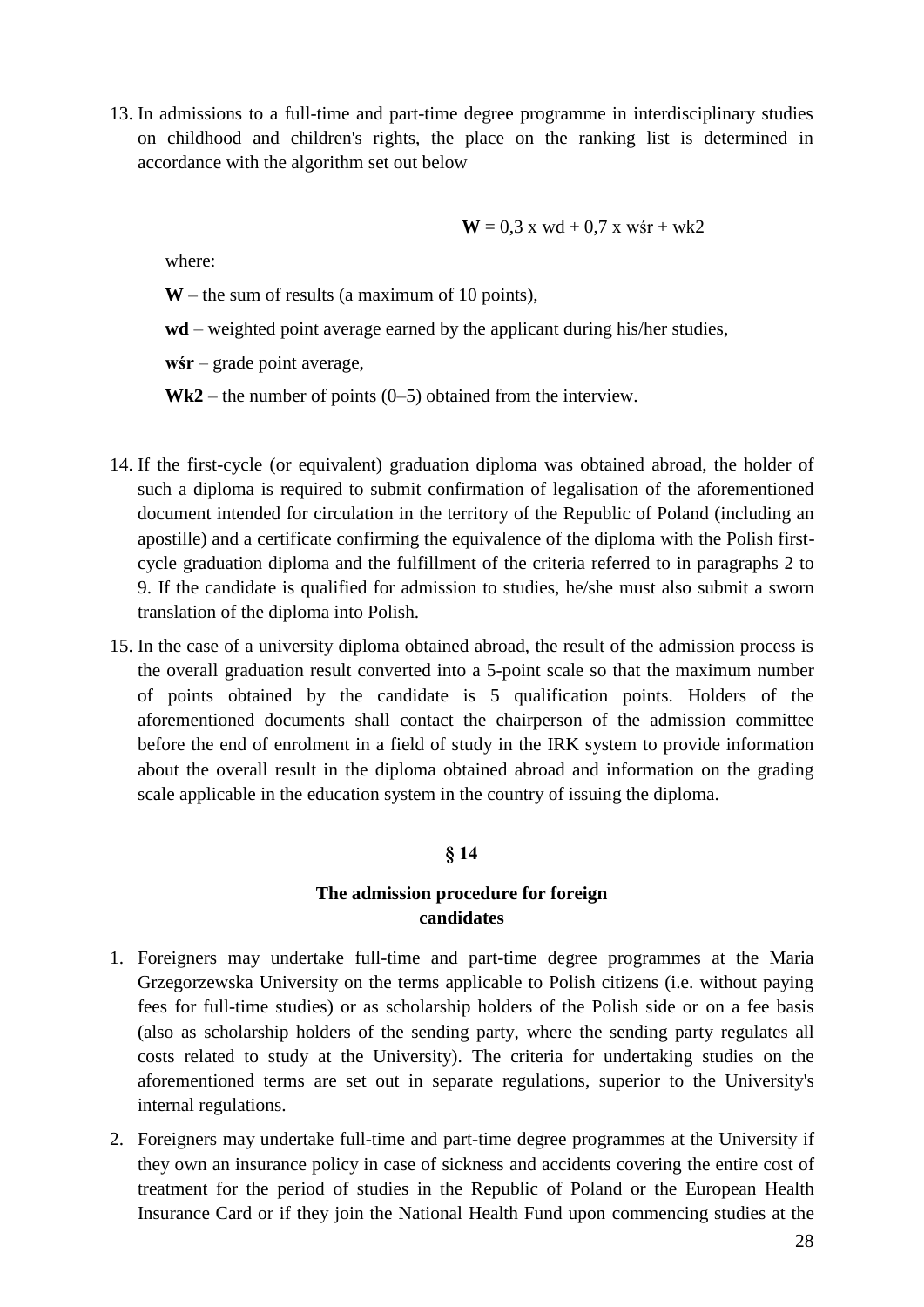University.

- 3. Foreigners may be admitted to first-cycle and second-cycle degree programmes if they
	- 1) have completed a one-year preparatory course at least at B1 level for undertaking studies in Polish in units designated by the minister competent for higher education or
	- 2) have a certificate confirming their knowledge of Polish at least at B1 level issued by the State Commission for the Certification of Proficiency in Polish as a Foreign Language;
	- 3) have a secondary-school leaving certificate issued in the Polish education system;
	- 4) have completed a secondary school abroad where classes were conducted in the Polish language;
	- 5) The Rector has considered the candidate's command of the Polish language sufficient to undertake studies in Polish at the University.
- 4. Foreigners qualified for admission to studies, in addition to the documents referred to in paragraph 11(1), paragraph 12(4) and (5) and paragraph 13(14) and (15), submit also:
	- 1) a declaration of being qualified to undertake studies on the terms applicable to Polish nationals (i.e. without paying fees for full-time studies), including information about the documents confirming the aforementioned rights (documents should be presented for inspection) – it applies to foreigners applying for studies on the aforementioned terms;
	- 2) certified by the admission commission true copies of decisions regarding the transfer of the foreign candidate to the University to study on a non-fee basis, including the decision of the minister or director of the Polish National Agency for Academic Exchange (NAWA) regarding its scholarship holders – it applies to foreigners transferred to the University on the aforementioned terms;
	- 3) a request to the Rector for admission and the assessment of tuition fees it applies to foreigners applying for admission to studies on a fee basis;
	- 4) a document confirming the candidate's good command of the Polish language referred to in paragraph 3;
	- 5) a document confirming the candidate's insurance policy in case of sickness and accidents covering the entire cost of treatment for the period of studies in the Republic of Poland or the European Health Insurance Card or a statement on joining the National Health Fund. At the written request of the candidate, the aforementioned documents may be submitted at a different date but not later than the date of commencing studies at the University;
	- 6) a statement about an appointed proxy residing in the Republic of Poland. Contact details of the appointed proxy will constitute a mailing address for correspondence with the candidate and must be included in the "Personal forms" tab on the candidate's individual account in the IRK system – it applies to persons who do not have a permanent address in the Republic of Poland. If the address of the proxy residing in the Republic of Poland is not provided and the candidate lacks a permanent address of